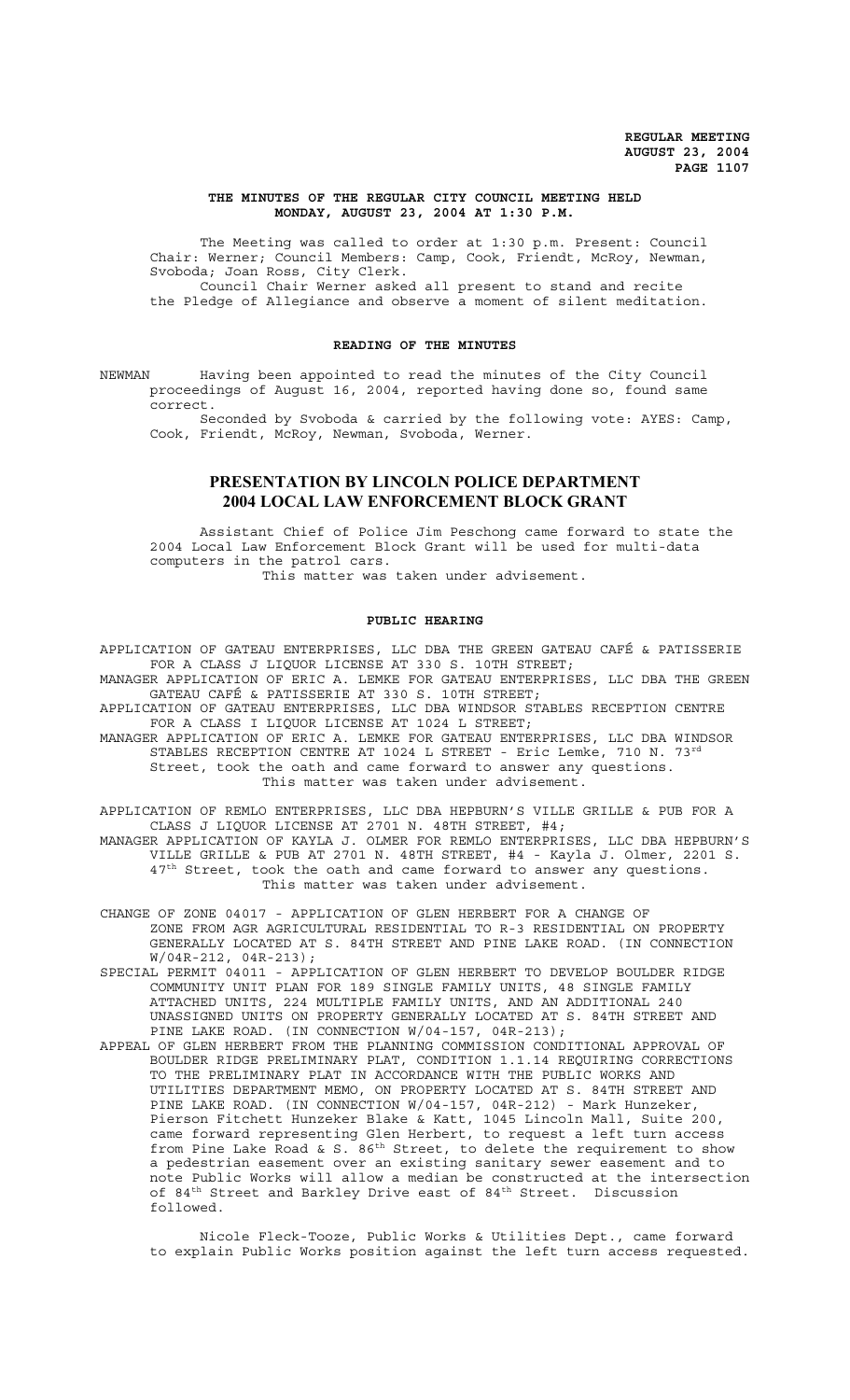Discussion continued.

This matter was taken under advisement.

USE PERMIT 04002 - APPLICATION OF CAMERON CORPORATION TO DEVELOP 112 DWELLING UNITS AND TWO OUTLOTS IN THE O-3 OFFICE PARK DISTRICT WITH REQUESTED WAIVERS OF THE LAND SUBDIVISION ORDINANCE AND ZONING CODE TO WAIVE FRONT, SIDE AND REAR YARD SETBACKS, LOCATION OF SANITARY SEWER MAIN, LOCATION OF WATER MAIN, LOT DEPTH TO WIDTH RATIO, TO ALLOW SANITARY SEWER FLOWING OPPOSITE STREET GRADES, AND TO WAIVE THE PRELIMINARY PLAT PROCESS, ON PROPERTY GENERALLY LOCATED AT W. FLETCHER AVENUE AND N.W. 12TH/13TH STREETS - Tom Huston, Cline Williams Law Firm, 233 S. 13th St., came forward representing Brent Hollingsworth in requesting this Use Permit to develop 112 dwelling units. Discussion followed.

Nick McElvain, Water Department, came forward to explain the water level and water pressure in this area. Discussion followed. Deborah Bjorman, 1133 NW Gary Street, came forward in opposition. Greg Bridge, 5736 NW 11<sup>st</sup> St., came forward in opposition. Bruce Meyer, 5739 NW 12<sup>th</sup> St., came forward in opposition. Discussion followed.

Dana Roper, City Attorney, came forward to answer legal questions. Ray Hill, Planning Department, came forward to answer use design questions. Discussion followed.

Mr. Huston came forward for rebuttal.

This matter was taken under advisement.

DECLARING AN AREA GENERALLY BOUNDED BY M STREET ON THE SOUTH, 48TH STREET ON THE WEST, R STREET ON THE NORTH, AND 52ND STREET ON THE EAST AS BLIGHTED AND SUBSTANDARD - Wynn Hjermstad, Urban Development Department, came forward to explain & answer questions on the Blight Determination Study. Discussion followed.

Dick Hartsock, 300 N. 48<sup>th</sup> Street, Ste. #1, came forward in favor of.

Russell Miller, 341 S. 52<sup>nd</sup> Street, came forward in favor of. Fred Freytag, 530 S. 38<sup>th</sup> Street, came forward in favor of. Bob Van Valkenburg, 7921 Reno Road, came forward in opposition. Discussion followed.

Mark Hunzeker, Pierson Fitchett Hunzeker Blake & Katt, 1045 Lincoln Mall, Suite 200, came forward representing Balvi LLC and Manager Julius Misle, in opposition. Discussion followed.

Don Wesely, no address given, came forward representing Realty Trust Group in a neutral position. He reported Starbuck's would like to locate at the abandoned gas station on the corner of  $48^{\text{th}}$  and O Street and requests accesses onto O Street &  $48^{\text{th}}$  Street. Discussion followed. Roger Figard, Public Works and Utilities Dept., came forward to state Public Works is not in favor of accesses onto 48<sup>th</sup> Street and O Street at this location. Discussion continued. Dana Roper, City Attorney, came forward to answer a legal question.

This matter was taken under advisement.

#### **TOOK BREAK 4:40 P.M. RECONVENED 4:54 P.M.**

- APPROVING APPROPRIATIONS IN THE AMOUNT OF \$38,800 FROM THE OPERATION OF KENO LOTTERY FUNDS FOR VARIOUS HUMAN SERVICES - Kit Boesch, Human Services Department, came forward to state Planned Parenthood withdrew their request for funding so the total amount would change to \$35,800. This matter was taken under advisement.
- DIRECTING SUBMITTAL TO THE QUALIFIED ELECTORS OF THE CITY THE APPROVAL OR REJECTION OF ORDINANCE NO. 18396 ADOPTING THE LINCOLN SMOKING REGULATION ACT TO PROHIBIT SMOKING IN INDOOR PUBLIC PLACES AND PLACES OF EMPLOYMENT - Bob Van Valkenburg, 7921 Reno Rd., came forward in favor of.

Mary Rauner, 1820 Surfside Dr., manager of B.C.'s Pub in Downtown O Street, came forward representing a coalition of local businesses concerning the clarity of the proposed wording of Ordinance No. 18396, the Lincoln Smoking Regulation Act on the ballot. The question being brought forward is full ban or partial ban and that is the way it should be stated for clarity, for fairness to both sides and most importantly to lessen confusion to the voting public. The ballot should reflect the difference between full and partial ban. They are requesting, at the very least, to add the wording, "and would return to the Lincoln Smoke Free Air Act" to the vote against. Discussion followed.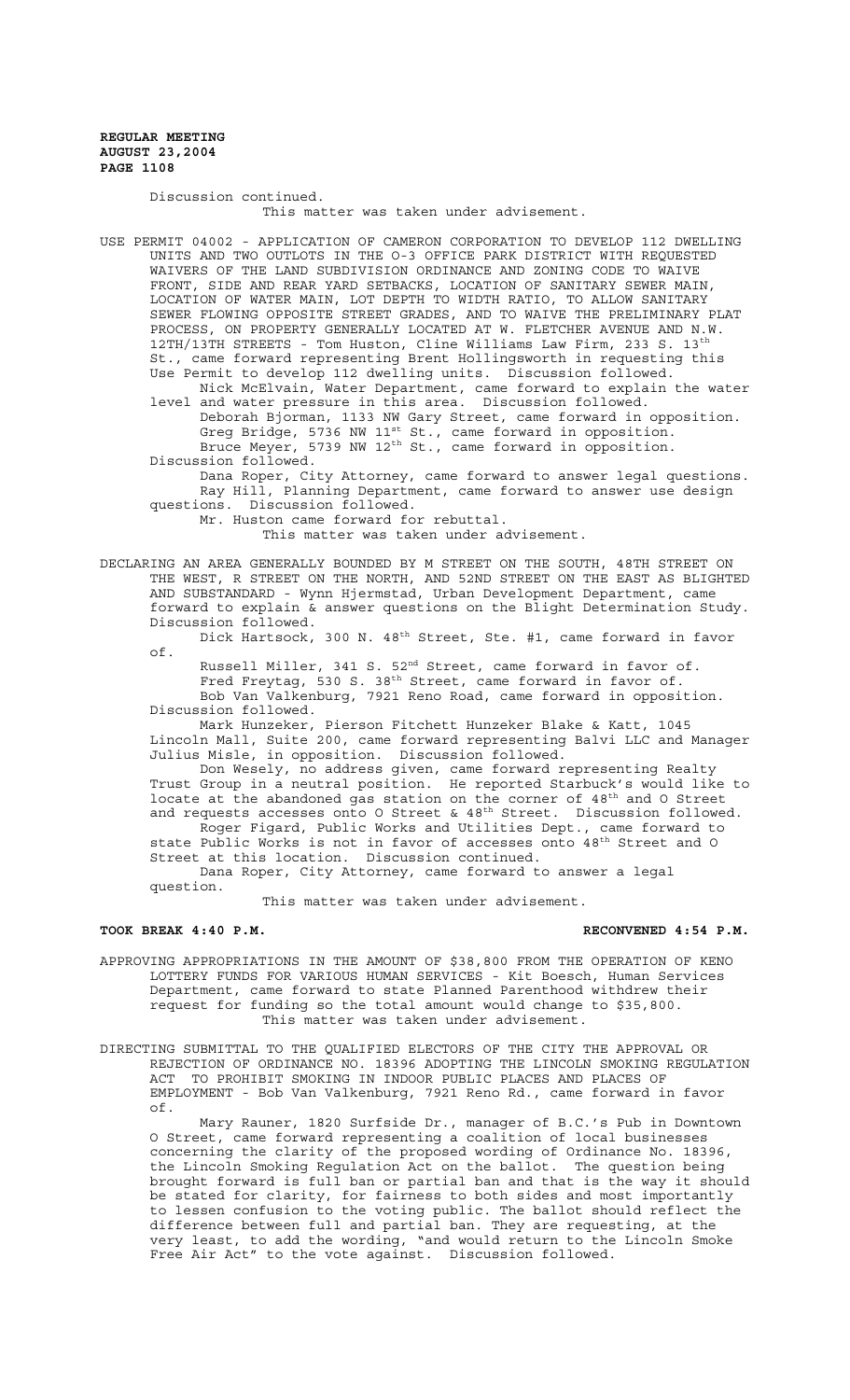Danny Walker, 427 E St., asked the Council if a smoking ban is passed in Lincoln does the State have the ability to repeal it? Dana Roper, City Attorney, answered yes, if the State wanted to adopt some regulations they could pre-empt this ordinance. Discussion followed.

This matter was taken under advisement.

APPROVING A LANDSCAPE MAINTENANCE SERVICES AGREEMENT BETWEEN THE CITY AND NORTHRIDGE HEIGHTS PARTNERS TO ALLOW MORE LANDSCAPING TO BE PLANTED IN THREE MEDIANS IN FLETCHER AVENUE BETWEEN N. 28TH STREET AND RIDGE PARK DRIVE - Lynn Johnson, Director of Parks and Recreation Department, came forward to state the City will pay approximately \$900.00 a year for the landscaping of these three medians to Northridge Heights Partners and to answer any questions.

This matter was taken under advisement.

ADOPTING THE CITY OF LINCOLN 2004-2005 ANNUAL OPERATING BUDGET AND CAPITAL IMPROVEMENT PROGRAM FOR FISCAL YEAR 2004/05 - 2009/10 - Steve Hubka, Budget Officer, explained the valuations had an increase of 3.2%. final budget shows a 3.2% increase for the tax funded portion of the budget and a tax rate increase of 1.6% which was due to the debt service cost of bond issues, mainly the 2001-2003 Storm Sewer Bond Issues. Discussion followed.

Bob Van Valkenburg, 7921 Reno Rd., came forward to comment on the budget. Discussion followed.

Mike Morosin, 2055 S St., came forward to express his opinion on the amendments to the budget.

Danny Walker, 427 E St., came forward to agree with Mr. Morosin's comments.

This matter was taken under advisement.

#### **MISCELLANEOUS BUSINESS**

Danny Walker, 427 E St., came forward representing the South Salt Creek Neighborhood Association to report on the street & sidewalk conditions in the area of  $5<sup>th</sup>$  Street BNSF rail line and B, C, D, E, and F Streets Discussion followed. Barbara Bauer, 2321 Devonshire Dr., came forward to report the

condition of Cooper Park by Everett School. Discussion followed. This matter was taken under advisement.

**\*\* END OF PUBLIC HEARING \*\***

## **COUNCIL ACTION**

## **LIQUOR RESOLUTIONS**

APPLICATION OF GATEAU ENTERPRISES, LLC DBA THE GREEN GATEAU CAFÉ & PATISSERIE FOR A CLASS J LIQUOR LICENSE AT 330 S. 10TH STREET - CLERK read the following resolution, introduced by Jon Camp, who moved its adoption for

approval:<br>A-82926 BE BE IT RESOLVED by the City Council of the City of Lincoln, Nebraska:

That after hearing duly had as required by law, consideration of the facts of this application, the Nebraska Liquor Control Act, and the pertinent City ordinances, the City Council recommends that the application of Gateau Enterprises LLC dba The Green Gateau Café & Patisserie for a Class "J" liquor license at 330 S. 10th Street, Lincoln, Nebraska, for the license period ending April 30, 2005, be

approved with the condition that the premise complies in every respect with all city and state regulations. The City Clerk is directed to transmit a copy of this resolution to the Nebraska Liquor Control Commission.

Introduced by Jon Camp Seconded by Svoboda & carried by the following vote: AYES: Camp,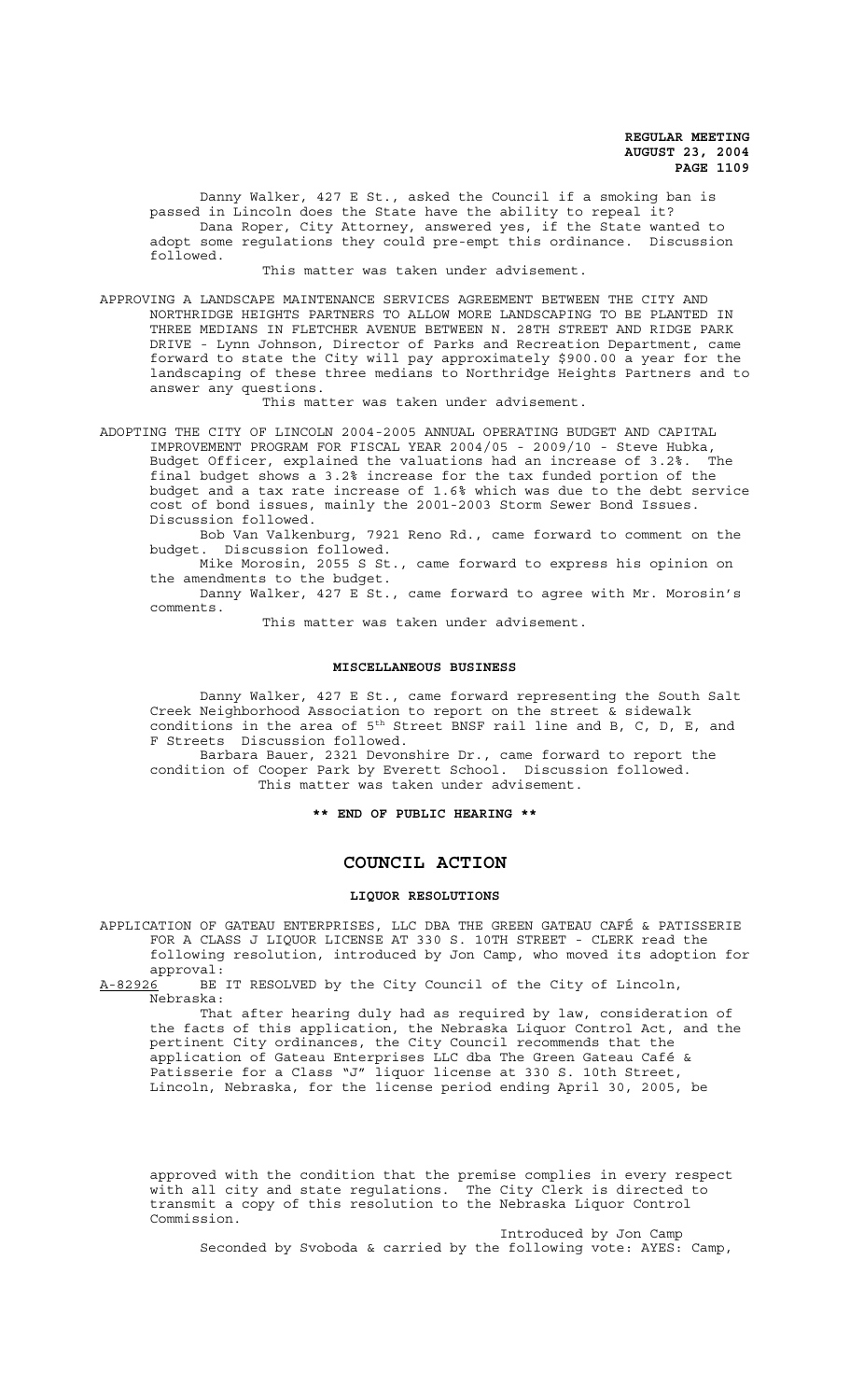Cook, Friendt, McRoy, Newman, Svoboda, Werner; NAYS: None.

MANAGER APPLICATION OF ERIC A. LEMKE FOR GATEAU ENTERPRISES, LLC DBA THE GREEN GATEAU CAFÉ & PATISSERIE AT 330 S. 10TH STREET - CLERK read the following resolution, introduced by Jon Camp, who moved its adoption for approval:

A-82927<sup>-</sup> WHEREAS, Gateau Enterprises LLC dba Green Gateau Café & Patisserie located at 330 S. 10th Street, Lincoln, Nebraska has been approved for a Retail Class "J" liquor license, and now requests that Eric A. Lemke be named manager;

WHEREAS, Eric A. Lemke appears to be a fit and proper person to manage said business.

NOW, THEREFORE, BE IT RESOLVED by the City Council of the City of Lincoln, Nebraska:

That after hearing duly had as required by law, consideration of the facts of this application, the Nebraska Liquor Control Act, and the pertinent City ordinances, the City Council recommends that Eric A. Lemke be approved as manager of this business for said licensee. The City Clerk is directed to transmit a copy of this resolution to the Nebraska Liquor Control Commission.

Introduced by Jon Camp Seconded by Svoboda & carried by the following vote: AYES: Camp, Cook, Friendt, McRoy, Newman, Svoboda, Werner; NAYS: None.

APPLICATION OF GATEAU ENTERPRISES, LLC DBA WINDSOR STABLES RECEPTION CENTRE FOR A CLASS I LIQUOR LICENSE AT 1024 L STREET - CLERK read the following resolution, introduced by Jon Camp, who moved its adoption for

approval:<br>A-82928 BE BE IT RESOLVED by the City Council of the City of Lincoln, Nebraska:

That after hearing duly had as required by law, consideration of the facts of this application, the Nebraska Liquor Control Act, and the pertinent City ordinances, the City Council recommends that the application of Gateau Enterprises LLC dba Windsor Stables Reception Centre for a Class "I" liquor license at 1024 L Street, Lincoln, Nebraska, for the license period ending April 30, 2005, be approved with the condition that the premise complies in every respect with all city and state regulations. The City Clerk is directed to transmit a copy of this resolution to the Nebraska Liquor Control Commission.

Introduced by Jon Camp Seconded by Svoboda & carried by the following vote: AYES: Camp, Cook, Friendt, McRoy, Newman, Svoboda, Werner; NAYS: None.

MANAGER APPLICATION OF ERIC A. LEMKE FOR GATEAU ENTERPRISES, LLC DBA WINDSOR STABLES RECEPTION CENTRE AT 1024 L STREET - CLERK read the following resolution, introduced by Jon Camp, who moved its adoption for approval: A-82929 WHEREAS, Gateau Enterprises LLC dba Windsor Stables Reception

Centre located at 1024 L Street, Lincoln, Nebraska has been approved for a Retail Class "I" liquor license, and now requests that Eric A. Lemke be named manager;

WHEREAS, Eric A. Lemke appears to be a fit and proper person to manage said business.

NOW, THEREFORE, BE IT RESOLVED by the City Council of the City of Lincoln, Nebraska:

That after hearing duly had as required by law, consideration of the facts of this application, the Nebraska Liquor Control Act, and the pertinent City ordinances, the City Council recommends that Eric A. Lemke be approved as manager of this business for said licensee. The City Clerk is directed to transmit a copy of this resolution to the Nebraska Liquor Control Commission.

Introduced by Jon Camp Seconded by Svoboda & carried by the following vote: AYES: Camp, Cook, Friendt, McRoy, Newman, Svoboda, Werner; NAYS: None.

APPLICATION OF ARTURO'S INC. DBA ARTURO'S RESTAURANTE & CANTINA FOR A LIQUOR CATERING LICENSE AT 803 Q STREET, #150 - CLERK read the following resolution, introduced by Jon Camp, who moved its adoption for approval: A-82930 BE IT RESOLVED by the City Council of the City of Lincoln,

Nebraska:

That after hearing duly had as required by law, consideration of the facts of this application, the Nebraska Liquor Control Act, and the pertinent City ordinance, the City Council recommends that the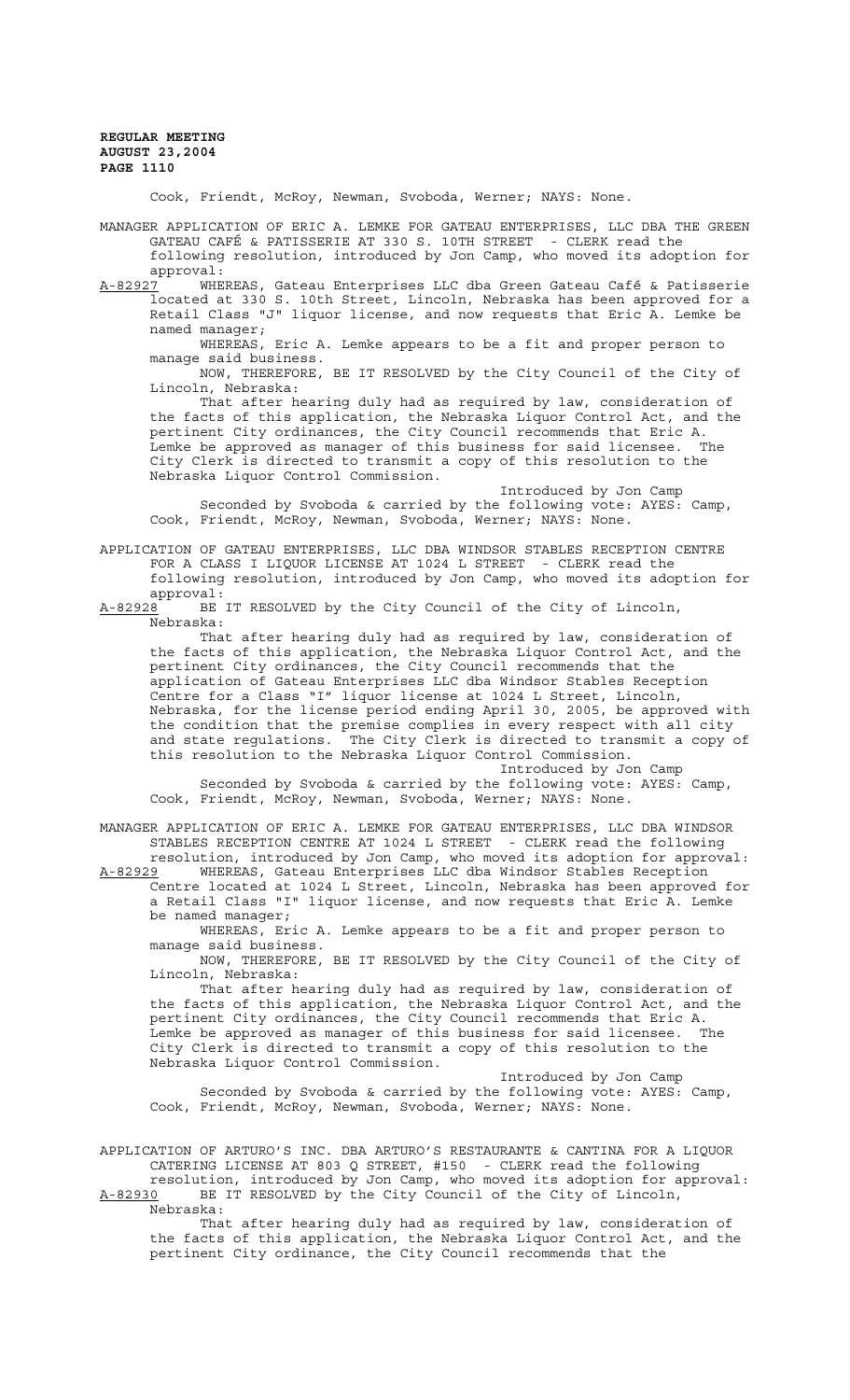application of Arturo's Inc. dba Arturo's Restaurante & Cantina for the issuance of a Catering Permit to the existing liquor license, located at 803 Q Street, #150, Lincoln, Nebraska, be approved with the condition that the premise complies in every respect with all city and state regulations.

BE IT FURTHER RESOLVED that a copy of this resolution be transmitted by the City Clerk to the Nebraska Liquor Control Commission. Introduced by Jon Camp Seconded by Svoboda & carried by the following vote: AYES: Camp, Cook, Friendt, McRoy, Newman, Svoboda, Werner; NAYS: None.

### APPLICATION OF REMLO ENTERPRISES, LLC DBA HEPBURN'S VILLE GRILLE & PUB FOR A CLASS J LIQUOR LICENSE AT 2701 N. 48TH STREET, #4 - CLERK read the following resolution, introduced by Jon Camp, who moved its adoption for approval:

A-82931 BE IT RESOLVED by the City Council of the City of Lincoln, Nebraska:

That after hearing duly had as required by law, consideration of the facts of this application, the Nebraska Liquor Control Act, and the pertinent City ordinances, the City Council recommends that the application of Remlo Enterprises, LLC dba Hepburn's Ville Grille & Pub for a Class "J" liquor license at 2701 N. 48th Street, #4, Lincoln, Nebraska, for the license period ending April 30, 2005, be approved with the condition that the premise complies in every respect with all city and state regulations. The City Clerk is directed to transmit a copy of this resolution to the Nebraska Liquor Control Commission. Introduced by Jon Camp

Seconded by Svoboda & carried by the following vote: AYES: Camp, Cook, Friendt, McRoy, Newman, Svoboda, Werner; NAYS: None.

MANAGER APPLICATION OF KAYLA J. OLMER FOR REMLO ENTERPRISES, LLC DBA HEPBURN'S VILLE GRILLE & PUB AT 2701 N. 48TH STREET, #4 - CLERK read the following resolution, introduced by Jon Camp, who moved its adoption for approval:<br><u>A-82932</u> WHE

WHEREAS, Remlo Enterprises, LLC dba Hepburn's Ville Grille & Pub located at 2701 N. 48th Street, #4, Lincoln, Nebraska has been approved for a Retail Class "J" liquor license, and now requests that Kayla J.

Olmer be named manager;

WHEREAS, Kayla J. Olmer appears to be a fit and proper person to manage said business.

NOW, THEREFORE, BE IT RESOLVED by the City Council of the City of Lincoln, Nebraska:

That after hearing duly had as required by law, consideration of the facts of this application, the Nebraska Liquor Control Act, and the pertinent City ordinances, the City Council recommends that Kayla J. Olmer be approved as manager of this business for said licensee. The City Clerk is directed to transmit a copy of this resolution to the Nebraska Liquor Control Commission.

Introduced by Jon Camp Seconded by Svoboda & carried by the following vote: AYES: Camp, Cook, Friendt, McRoy, Newman, Svoboda, Werner; NAYS: None.

#### **ORDINANCES - 2ND READING & ASSOCIATED RESOLUTIONS**

CHANGE OF ZONE 04017 - APPLICATION OF GLEN HERBERT FOR A CHANGE OF ZONE FROM AGR AGRICULTURAL RESIDENTIAL TO R-3 RESIDENTIAL ON PROPERTY GENERALLY LOCATED AT S. 84TH STREET AND PINE LAKE ROAD - CLERK read an ordinance, introduced by Annette McRoy, amending the Lincoln Zoning District Maps attached to and made apart of Title 27 of the Lincoln Municipal Code, as provided by Section 27.05.020 of the Lincoln Municipal Code, by changing the boundaries of the districts established and shown thereon, the second time.

SPECIAL PERMIT 04011 - APPLICATION OF GLEN HERBERT TO DEVELOP BOULDER RIDGE COMMUNITY UNIT PLAN FOR 189 SINGLE FAMILY UNITS, 48 SINGLE FAMILY ATTACHED UNITS, 224 MULTIPLE FAMILY UNITS, AND AN ADDITIONAL 240 UNASSIGNED UNITS ON PROPERTY GENERALLY LOCATED AT S. 84TH STREET AND PINE LAKE ROAD - PRIOR to reading:

CAMP Moved to delay action on Bill No. 04R-212 for one week to 8/30/04. Seconded by Svoboda & carried by the following vote: AYES: Camp, Cook, Friendt, McRoy, Newman, Svoboda, Werner; NAYS: None.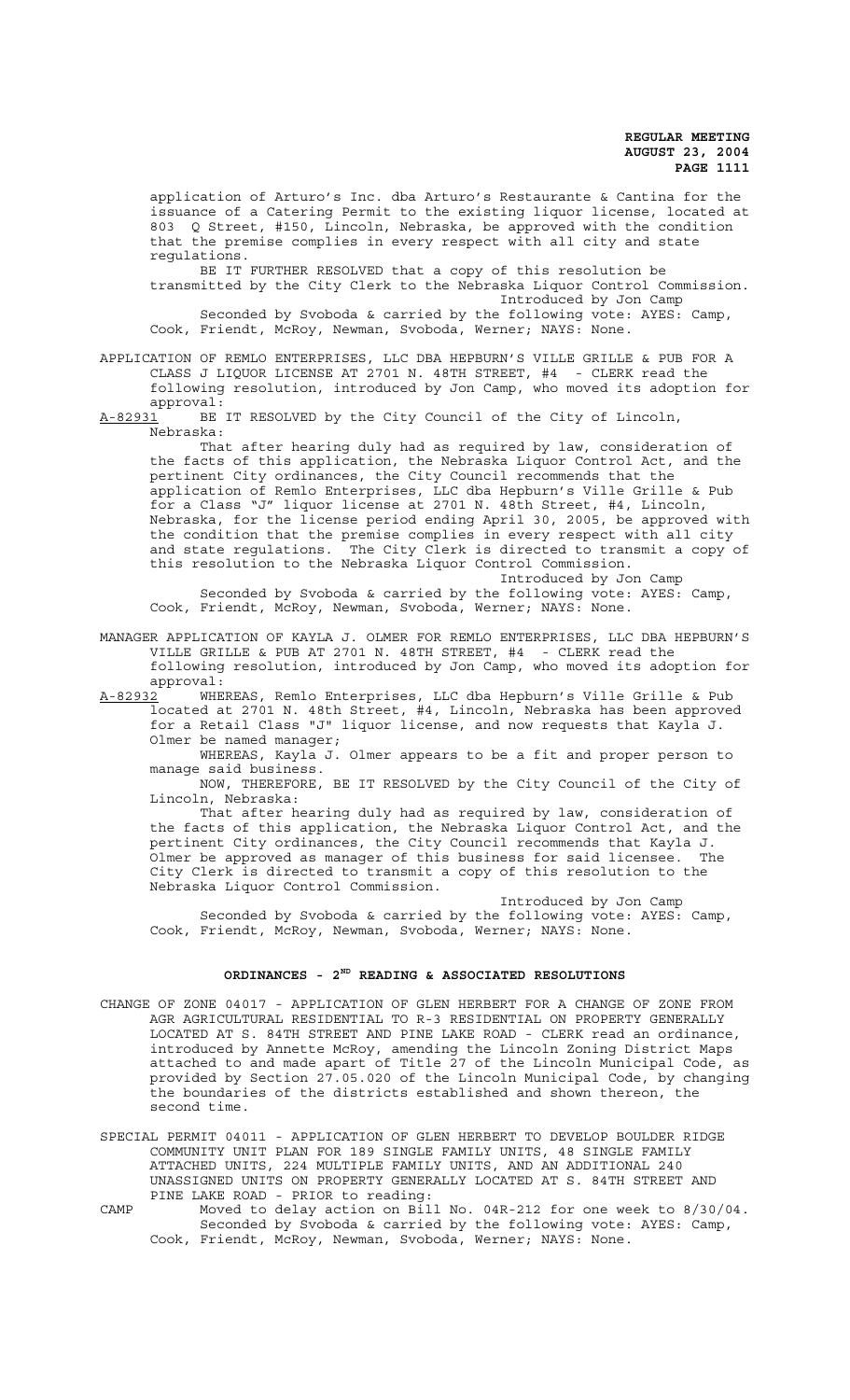APPEAL OF GLEN HERBERT FROM THE PLANNING COMMISSION CONDITIONAL APPROVAL OF BOULDER RIDGE PRELIMINARY PLAT, CONDITION 1.1.14 REQUIRING CORRECTIONS TO THE PRELIMINARY PLAT IN ACCORDANCE WITH THE PUBLIC WORKS AND UTILITIES DEPARTMENT MEMO, ON PROPERTY LOCATED AT S. 84TH STREET AND PINE LAKE ROAD - PRIOR to reading:

CAMP Moved to delay action on Bill No. 04R-213 for one week to 8/30/04. Seconded by Svoboda & carried by the following vote: AYES: Camp, Cook, Friendt, McRoy, Newman, Svoboda, Werner; NAYS: None.

#### **RESOLUTIONS**

USE PERMIT 04002 - APPLICATION OF CAMERON CORPORATION TO DEVELOP 112 DWELLING UNITS AND TWO OUTLOTS IN THE O-3 OFFICE PARK DISTRICT WITH REQUESTED WAIVERS OF THE LAND SUBDIVISION ORDINANCE AND ZONING CODE TO WAIVE FRONT, SIDE AND REAR YARD SETBACKS, LOCATION OF SANITARY SEWER MAIN, LOCATION OF WATER MAIN, LOT DEPTH TO WIDTH RATIO, TO ALLOW SANITARY SEWER FLOWING OPPOSITE STREET GRADES, AND TO WAIVE THE PRELIMINARY PLAT PROCESS, ON PROPERTY GENERALLY LOCATED AT W. FLETCHER AVENUE AND N.W. 12TH/13TH STREETS. (8/16/04 - CON'T. PUBLIC HEARING W/ACTION TO 8/23/04) - PRIOR to reading:

COOK Moved to amend Bill No. 04R-200 in the following manner: 1. On page 6, after line 8, insert the following paragraphs xxiv and xxv:

(x) In the event that aesthetic screening and landscaping are not successful in protecting the townhome units from golf balls and that Permittee desires to construct or install a net or similar screen, that the City of Lincoln shall have no responsibility of obligation for the cost of construction or installation of such net or screen.

(y) That such agreement signed by Permittee shall obligate Permittee to acknowledge that the townhome units are located in close proximity to a golf course and that errant golf shots are a known risk of living in such a location. Such acknowledgment may shall be added to the final plat or contained in Protective Covenants for the development.

Seconded by Friendt & carried by the following vote: AYES: Camp, Cook, Friendt, McRoy, Newman, Svoboda, Werner; NAYS: None.

COOK Made a friendly amendment to change the word may to shall in (v) of the amendment to be inserted after line 8 on page 6.

CLERK Read the following resolution, introduced by Glenn Friendt, who moved its adoption:

Seconded by Svoboda & **LOST** by the following vote: AYES: Camp,

Svoboda; NAYS: Cook, Friendt, McRoy, Newman, Werner. The resolution, having **LOST**, was assigned File **#38-4482** & was placed on file in the Office of the City Clerk.

DECLARING AN AREA GENERALLY BOUNDED BY M STREET ON THE SOUTH, 48TH STREET ON THE WEST, R STREET ON THE NORTH, AND 52ND STREET ON THE EAST AS BLIGHTED AND SUBSTANDARD. (8/16/04 - CON'T. PUBLIC HEARING W/ACTION TO 8/23/04) - CLERK read the following resolution, introduced by Annette McRoy, who moved its adoption:

A-82933 WHEREAS, it is desirable and in the public interest that the City of Lincoln, Nebraska, a municipal corporation and a city of the primary class, undertake and carry out urban redevelopment projects in areas of the City which are determined to be substandard and blighted and in need of redevelopment; and

WHEREAS, Chapter 18, Article 21, Nebraska Reissue Revised Statutes of 1943, as amended, known as the Community Development Law, is the urban renewal and redevelopment law for the State of Nebraska and prescribes the requirements and procedures for the planning and implementation of urban redevelopment projects; and

WHEREAS, the City in accordance with its Home Rule Charter and the laws of the State of Nebraska applicable to cities of the primary class has duly prepared and approved a general plan for the development of the City known as its Comprehensive Plan, all as required by Section 18- 2110, R.R.S. 1943; and

WHEREAS, this Council has received and duly considered evidence relating to the present condition of the 48th and O Streets Redevelopment Area, as shown and described on Attachment "A"; and

WHEREAS, this Council has received and duly considered other evidence, including evidence relating to the scope and limitations of the nearby redevelopment plans in the area, and the inability of the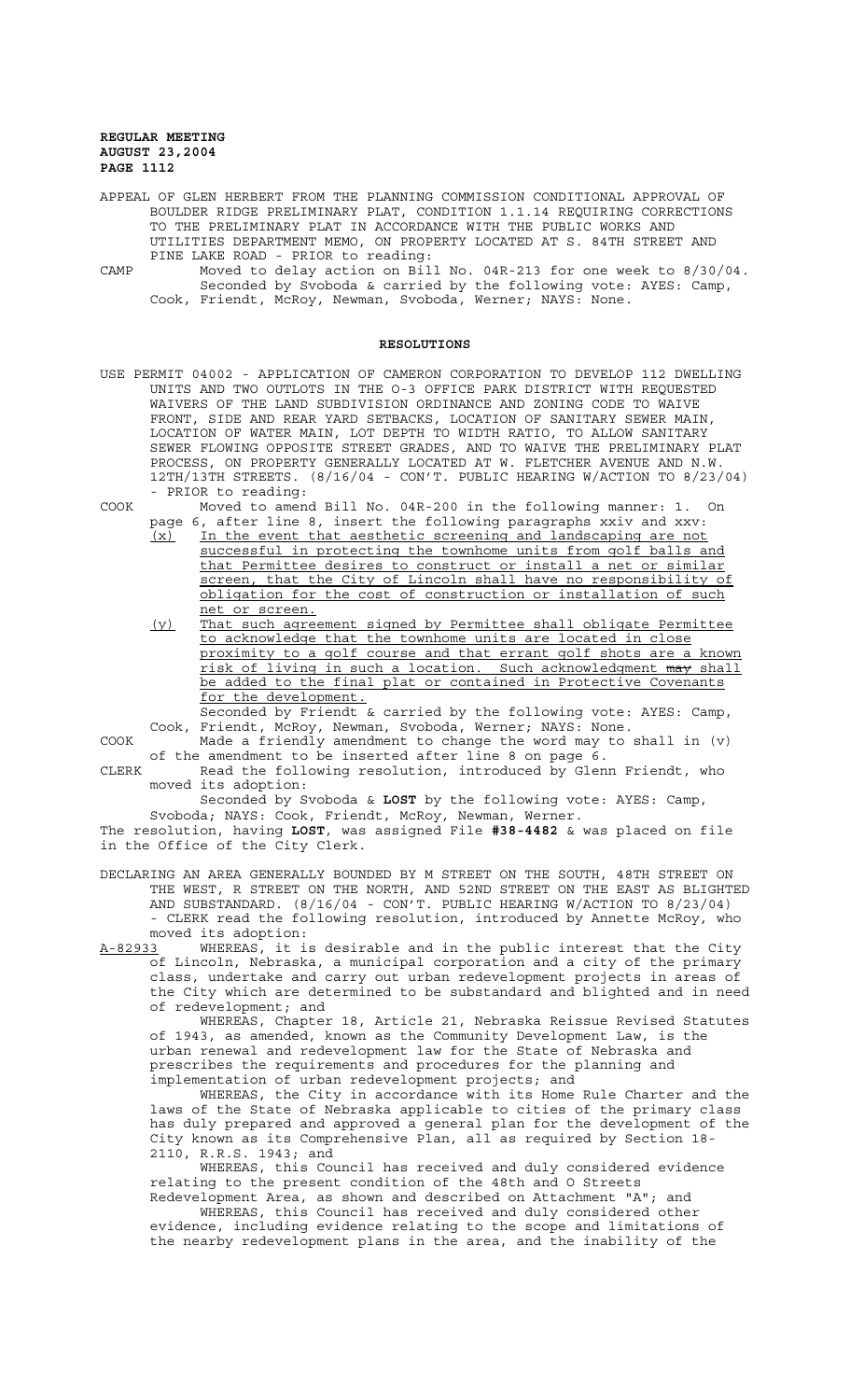other plans to effectively remedy the substandard and blighted conditions;

WHEREAS, Article 8, Section 12 of the Constitution of the State of Nebraska requires that said area must be found to be both substandard and blighted in order for tax increment financing to be used in said area; and

WHEREAS, Section 18-2109, R.R.S. 1943, as amended, requires that prior to the preparation by the City of an urban redevelopment plan for a redevelopment project for the 48th and O Streets Redevelopment Area, this Council as governing body of the City, by resolution, after review and recommendation from the Lincoln City Lancaster County Planning Commission, find and determine that said area is both a substandard and blighted area as defined in said Community Development Law, and in need of redevelopment; and

WHEREAS, on July 9, 2004 notice of public hearing was mailed, postage prepaid, to the president or chairperson of the governing body of each county, school district, community college, educational service unit, and natural resource district in which the real property subject to such plan is located and whose property tax receipts would be directly affected and to all registered neighborhood associations located in whole or in part within one mile radius of the area to be redeveloped setting forth the time, date, place, and purpose, of the public hearing to be held on July 21, 2004 before the Lincoln City - Lancaster County Planning Commission regarding the proposed determination that the 48th and O Streets Redevelopment Area be declared a blighted and substandard area as defined in the Nebraska Community Development Law, a copy of said notice and list of said registered neighborhood associations having been attached hereto as Attachment "B" and "C" respectively; and

WHEREAS, the Lincoln City-Lancaster County Planning Commission on July 21, 2004 recommended that the 48th and O Streets Redevelopment Area be found to be both a substandard and blighted area as defined in said Community Development Law and the evidence demonstrates that said 48th and O Streets Redevelopment Area as shown and described on Attachment "A" constitutes both a substandard and blighted area as defined in said Community Development Law, which area is in need of redevelopment.

WHEREAS, on August 4, 2004 a notice of public hearing was mailed, postage prepaid, to the foregoing governing bodies and registered neighborhood associations setting forth the time, date, place, and purpose of the public hearing before the City Council to be held on August 16, 2004 regarding the proposed determination that the 48th and O Streets Redevelopment Area be declared a blighted and substandard area as defined in the Nebraska Community Development Law, a copy of said notice having been attached hereto as Attachment "D"; and

WHEREAS, on July 30, 2004 and August 6, 2004 a notice of public hearing was published in the Lincoln Journal Star newspaper, setting forth the time, date, place, and purpose of the public hearing to be held on August 16, 2004 regarding the proposed determination that the 48th and O Streets Redevelopment Area be declared a blighted and substandard area as defined in the Nebraska Community Development Law, a copy of such notice having been attached hereto and marked as Attachment "E"; and

WHEREAS, on August 16, 2004 in the City Council Chambers of the County City Building, 555 South 10th Street, Lincoln, Nebraska, the City Council held a public hearing relating to the proposed that the 48th and O Streets Redevelopment Area be declared a blighted and substandard area as defined in the Nebraska Community Development Law and all interested parties were afforded at such public hearing a reasonable opportunity to express their views respecting said proposed plan; and

WHEREAS, the City Council has duly considered all statements made and materials submitted relating to said proposed determination. NOW, THEREFORE, BE IT RESOLVED by the City Council of the City of Lincoln, Nebraska:

1. That it is hereby found and determined that the 48th and O Streets Redevelopment Area as shown and described on Attachment "A", constitutes both a substandard and blighted area as defined by subsections (10) and (11), respectively, of Section 18-2103, R.R.S. 1943, as amended, and that said area is in need of redevelopment.

2. That it is hereby found and determined that substandard and blighted conditions exist as set forth and discussed in Attachment "F" (entitled Blight and Substandard Determination Study) attached hereto and incorporated herein as though fully set forth verbatim.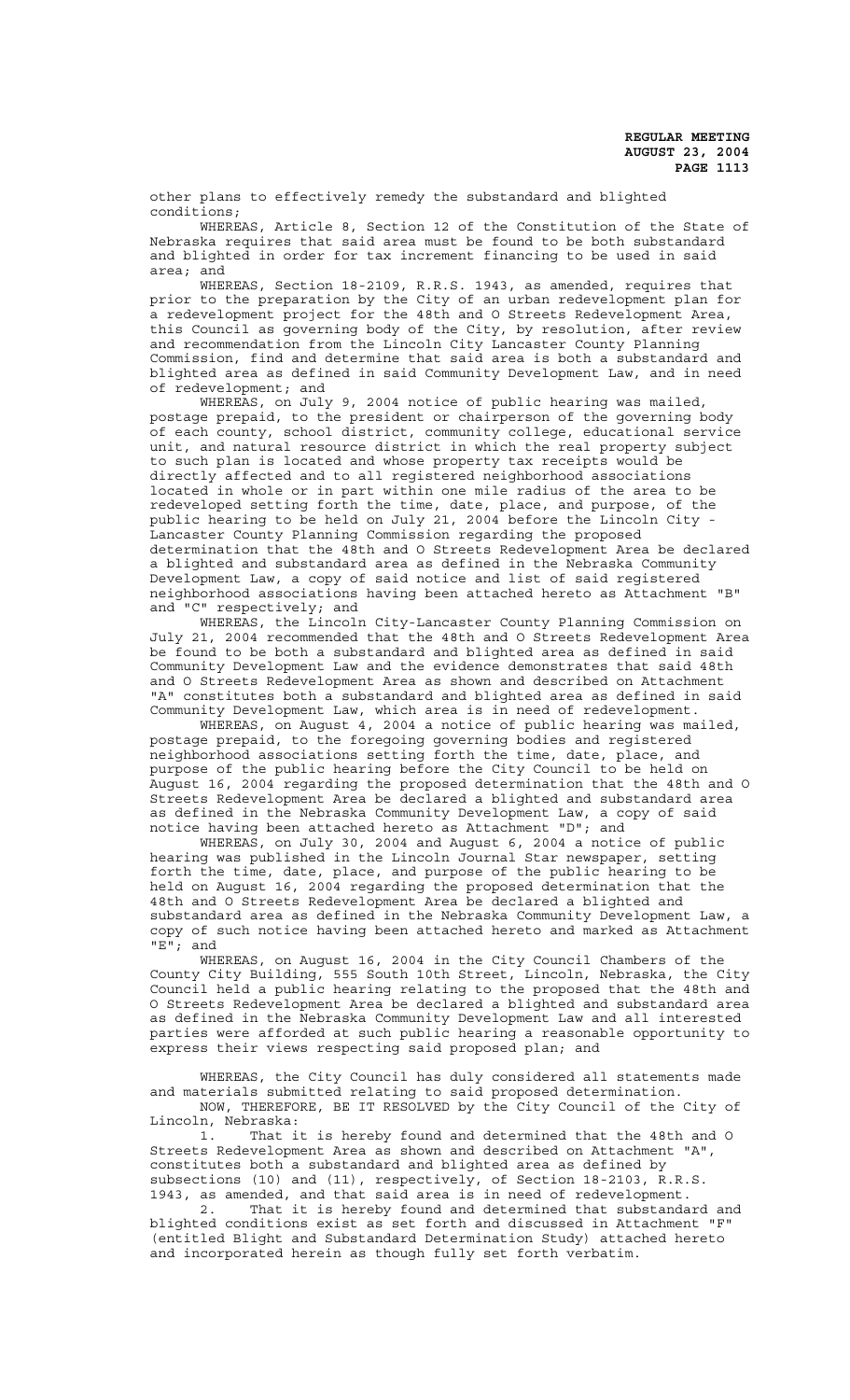> 3. That such substandard and blighted conditions are beyond remedy and control solely by regulatory process and the exercise of police power and cannot be dealt with effectively by the ordinary operations or private enterprise without the aids provided by the Community Development law, specifically including Tax Increment Financing. The elimination of said substandard and blighted conditions under the authority of the Community Development Law is found to be a public purpose and in the public interest.

> 4. That it is hereby found and determined that said area is an eligible site for urban redevelopment projects under the provision of Chapter 18, Article 21, Nebraska Revised Statutes of 1943, as amended.

> BE IT FURTHER RESOLVED that the Department of Urban Development as the duly designated community development agency for the City of Lincoln is hereby authorized and directed to immediately proceed with the preparation of a new redevelopment plan and associated projects for the 48th and O Streets Redevelopment Area, which plan shall be prepared in accordance with the requirements and procedures of said Chapter 18, Article 21, for ultimate review and consideration by this Council.

Introduced by Annette McRoy Seconded by Newman & carried by the following vote: AYES: Cook, McRoy, Newman, Werner; NAYS: Camp, Friendt, Svoboda.

- APPROVING APPROPRIATIONS IN THE AMOUNT OF \$38,800 FROM THE OPERATION OF KENO LOTTERY FUNDS FOR VARIOUS HUMAN SERVICES.(8/9/04 - DELAY PUBLIC HEARING & ACTION TO 8/23/04) - PRIOR to reading:
- COOK Moved to amend Bill No. 04R-204 as follows: 1. On page 2, line 6, delete the amount of \$38,800 and insert in lieu thereof the amount of \$35,800. 2. On page 1, line 11, delete the amount of \$38,800 and insert in lieu thereof the amount of \$35,800. 3. Substitute the revised Attachment "A".

Seconded by Newman & carried by the following vote: AYES: Camp, Cook, Friendt, McRoy, Newman, Svoboda, Werner; NAYS: None. CLERK read the following resolution, introduced by Glenn Friendt, who moved

its adoption:<br>A-82934 WHEREAS WHEREAS, Resolution No. A-75378 provides that five percent of the

gross proceeds realized by the City of Lincoln from the operation of a keno lottery shall be designated for such human services as may be recommended and approved by the Joint Budget Committee, City Council and Lancaster Board of Commissioners; and

WHEREAS, the Joint Budget Committee has recommended that the City Council and Lancaster County Board of Commissioners approve the designation of \$38,800 \$35,800 from said gross funds for the human services listed in Attachment "A" (Keno Prevention Fund Round 21) attached hereto and incorporated herein by reference.

NOW, THEREFORE, BE IT RESOLVED by the City Council of the City of Lincoln, Nebraska:

The designation of the  $$38,800$  from gross funds from the operation of keno lottery for the human services listed in Attachment "A" is hereby approved and the Mayor is authorized to enter into grant contracts with Lancaster County, Nebraska and the respective agencies providing said human services.

Introduced by Glenn Friendt Seconded by Svoboda & carried by the following vote: AYES: Camp, Cook, Friendt, McRoy, Newman, Svoboda, Werner; NAYS: None.

DIRECTING SUBMITTAL TO THE QUALIFIED ELECTORS OF THE CITY THE APPROVAL OR REJECTION OF ORDINANCE NO. 18396 ADOPTING THE LINCOLN SMOKING REGULATION ACT TO PROHIBIT SMOKING IN INDOOR PUBLIC PLACES AND PLACES OF EMPLOYMENT - PRIOR to reading:

NEWMAN Moved to delay action on Bill No. 04R-207 for one week to 8/30/04. Seconded by McRoy & carried by the following vote: AYES: Cook, Friendt, McRoy, Newman; NAYS: Camp, Svoboda, Werner.

REAPPOINTING LAURIE LAGE, BLANCA RAMIREZ-SALAZAR, MARK KOLLER, AND JEFF GORGEN TO THE COMMUNITY DEVELOPMENT TASK FORCE FOR A THREE-YEAR TERM EXPIRING AUGUST 31, 2007 - CLERK read the following resolution, introduced by Annette McRoy, who moved its adoption:<br>A-82935 BE IT RESOLVED by the City Counc

BE IT RESOLVED by the City Council of the City of Lincoln, Nebraska:

That the reappointment of Laurie Lage, Blanca Ramirez-Salazar,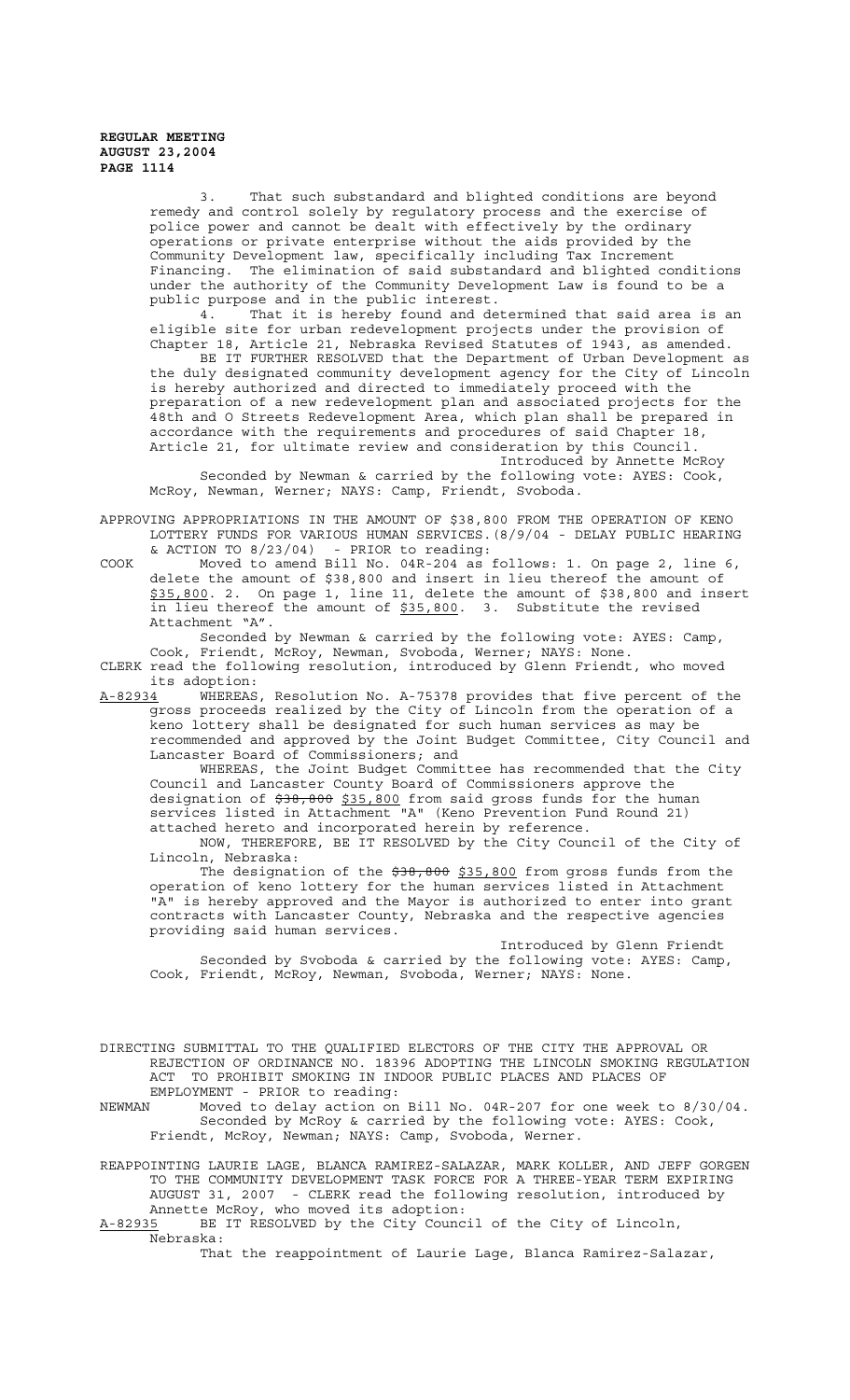Mark Koller, and Jeff Gorgen to the Community Development Task Force for three-year terms expiring August 31, 2007, is hereby approved. Introduced by Annette McRoy

Seconded by Friendt & carried by the following vote: AYES: Camp, Cook, Friendt, McRoy, Newman, Svoboda, Werner; NAYS: None.

REAPPOINTING RICHARD NOBLE AND JIM JOHNSON TO THE CABLE ADVISORY BOARD FOR A THREE-YEAR TERM EXPIRING JULY 1, 2007 - CLERK read the following resolution, introduced by Annette McRoy, who moved its adoption:

A-82936 BE IT RESOLVED by the City Council of the City of Lincoln, Nebraska:

That the reappointment of Richard "Dick" Noble and Jim Johnson to the Cable Advisory Board for three-year terms expiring July 1, 2007, is hereby approved.

Introduced by Annette McRoy Seconded by Newman & carried by the following vote: AYES: Camp, Cook, Friendt, McRoy, Newman, Svoboda, Werner; NAYS: None.

REAPPOINTING AMY TIEMANN-TIPTON AND SHARON WHERRY TO THE AUDITORIUM ADVISORY BOARD FOR THREE-YEAR TERMS EXPIRING AUGUST 31, 2007 - CLERK read the following resolution, introduced by Annette McRoy, who moved its

adoption:<br><u>A-82937</u> BE BE IT RESOLVED by the City Council of the City of Lincoln, Nebraska:

That the reappointment of Amy Tiemann-Tipton and Sharon Wherry to the Auditorium Advisory Board for three-year terms expiring August 31, 2007, is hereby approved.

Introduced by Annette McRoy Seconded by Newman & carried by the following vote: AYES: Camp, Cook, Friendt, McRoy, Newman, Svoboda, Werner; NAYS: None.

APPROVING A LANDSCAPE MAINTENANCE SERVICES AGREEMENT BETWEEN THE CITY AND NORTHRIDGE HEIGHTS PARTNERS TO ALLOW MORE LANDSCAPING TO BE PLANTED IN THREE MEDIANS IN FLETCHER AVENUE BETWEEN N. 28TH STREET AND RIDGE PARK DRIVE - CLERK read the following resolution, introduced by Annette McRoy, who moved its adoption:

A-82938 BE IT RESOLVED by the City Council of the City of Lincoln, Nebraska:

That the Landscape Maintenance Services Agreement between the City of Lincoln and Northridge Heights Partners, LLP to allow landscaping in three medians in Fletcher Avenue between N. 28th Street and Ridge Park Drive, upon the terms and conditions set out in said Agreement which is attached hereto marked as Attachment "A" and made a part hereof by reference, is hereby approved and the Mayor is authorized to execute said Agreement on behalf of the City.

The City Clerk is directed to return one fully executed copy of said Agreement to the Parks and Recreation Department for transmittal to Northridge Heights Partners, LLP.

Introduced by Annette McRoy Seconded by Svoboda & carried by the following vote: AYES: Camp, Cook, Friendt, McRoy, Newman, Svoboda, Werner; NAYS: None.

ADOPTING THE CITY OF LINCOLN 2004-2005 ANNUAL OPERATING BUDGET AND CAPITAL IMPROVEMENT PROGRAM FOR FISCAL YEAR 2004/05 - 2009/10 PRIOR to reading: COOK Moved to approve the substitute resolution for 04R-211.

Seconded by Friendt & carried by the following vote: AYES: Camp, Cook, Friendt, McRoy, Newman, Svoboda, Werner; NAYS: None.

A-82939 WHEREAS, under the provisions of Section 25 and 25a of Article IX of the Charter of the City of Lincoln, the proposed annual budget for the City of Lincoln was submitted on June 28, 2004; and

WHEREAS, under the provisions of Section 26 of Article IX of the City Charter, a public hearing on the proposed budget was held on August 9, 2004 notice thereof having been published in one issue of the Lincoln Journal Star, a newspaper of general circulation in the City, more than five days before such hearing; and

WHEREAS, all necessary changes have been made as to revenue estimates and appropriation items.

NOW, THEREFORE, BE IT RESOLVED by the City Council of the City of Lincoln, Nebraska;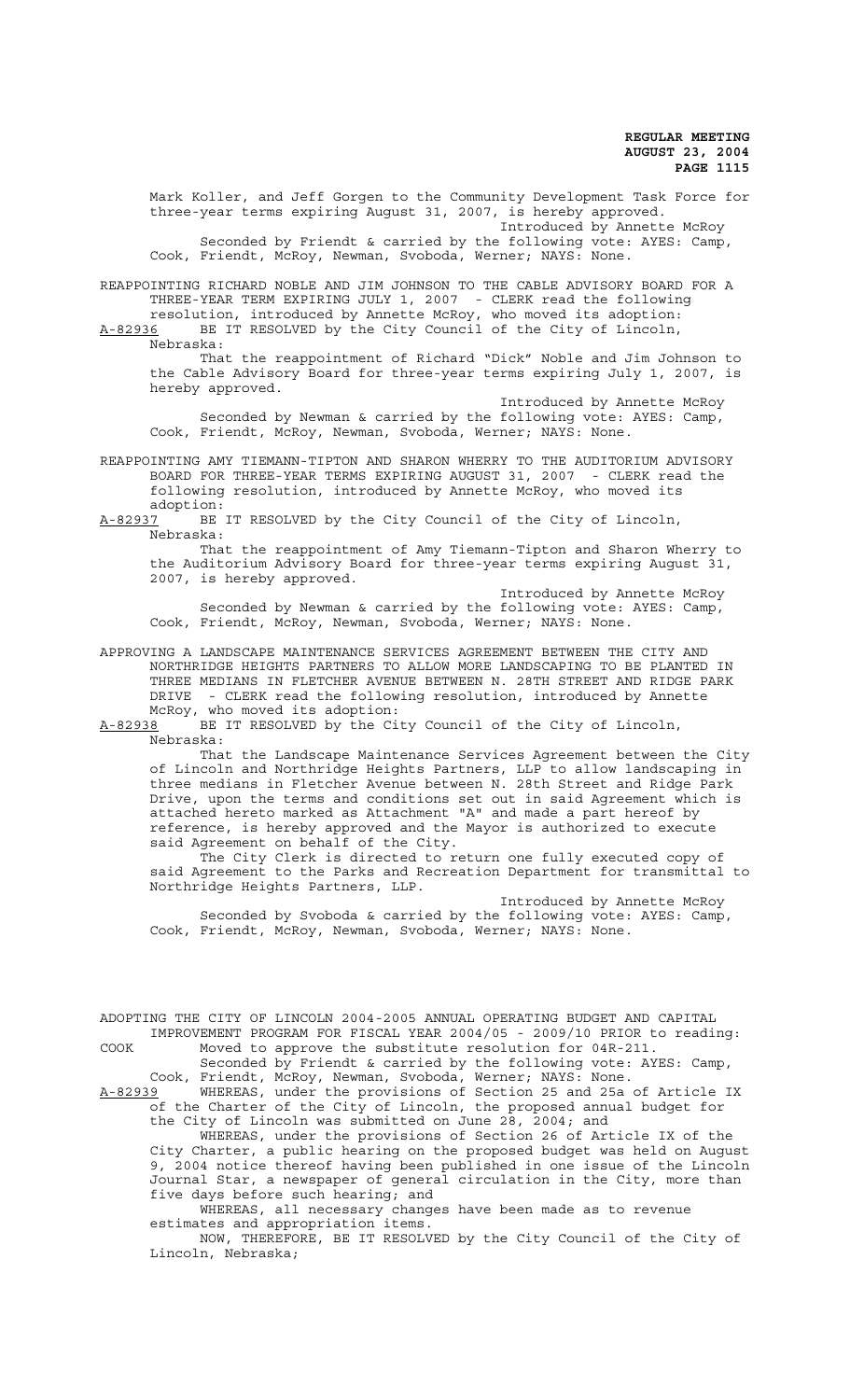1. That pursuant to the provisions of Article IX of the Charter of the City of Lincoln, the budget for the fiscal year beginning September 1, 2004, a copy of which is hereto attached and made a part of this resolution as fully as if set forth verbatim herein, is hereby adopted, and the several sums therein set forth to be raised by the levy of a tax upon all taxable property within the corporate limits of the City of Lincoln, Nebraska, the estimated balances on hand, the miscellaneous receipts and all other funds and receipts are hereby appropriated for the several purposes therein stated. That all money received in any of the aforesaid funds in excess of the estimated balances and receipts set forth in said budget shall be credited to the unappropriated surplus of such funds. 2. The City Council, by adoption of the Capital Improvement Program on Schedule 5 of this resolution, hereby authorizes the acquisition of all necessary right-of-way, easements, or other interest in land, by purchase if possible, by condemnation if necessary, for those projects included within the first year of said Capital Improvement Program. 3. Pursuant to Section 2 of L.B. 989 passed by the Second Session of the Ninety-Fifth Legislature, the City is authorized to increase budgeted restricted funds by the basic allowable growth percentage of the base (2.5%) and allowable growth due to improvements to real property as a result of new construction, additions to existing buildings, any improvements to real property which increase the value of such property, and any increase in valuation due to annexation and any personal property valuation over the prior year above 2.5% expressed in dollars and to utilize other lid exemptions authorized in L.B. 989. Such increase is hereby authorized to the extent necessary to generate the revenues to fund the budget, and any unused restricted funds authority is hereby authorized to be carried forward to future budget years. 4. Pursuant to the agreement for the provision of services related to the emergency medical care system in Lincoln, Nebraska, the annual budget for Emergency Medical Services, Inc. a copy of which is attached hereto, labeled Schedule 6, is hereby approved. 5. There is hereby appropriated all money now credited or which will be credited to any Internal Service Fund, Trust Fund, Agency Fund, and Enterprise Fund, now or heretofore created, notwithstanding any sum limitations set forth in the budget attached hereto. 6. There is hereby appropriated all money now credited or which will be credited to the Building and Safety Fund notwithstanding any sum limitation set forth in the budget attached hereto. 7. There is hereby appropriated all money received or to be received from the County of Lancaster, the State of Nebraska, or the United States, as well as from any grants, donations, or contributions received for public purposes and the interest earned thereon, notwithstanding any sum limitations set forth in the budget attached hereto. 8. There is hereby appropriated all money received from the interest income on the investments of all authorized bond issue proceeds including bond anticipation notes for the purposes for which said bonds and notes have been authorized to be issued, notwithstanding any sum limitations set forth in the budget attached hereto. 9. There is hereby appropriated in the Worker's Compensation Loss Revolving Fund all amounts included in the budget for Worker's Compensation benefits, together with any recoveries on account of subrogation interests, from which fund all losses and costs incidental to the administration of such losses shall be paid, notwithstanding any sum limitations set forth in the budget attached hereto. 10. There is hereby appropriated to the credit of the Social Security Fund and Payroll Liability Account, in addition to the tax levied therefor, any money deducted from employees' salaries and wages together with any departmental contributions in non-tax supported funds, notwithstanding any sum limitations set forth in the budget attached hereto. 11. There is hereby appropriated all money now credited or which will be credited to the Self-Insured Health Fund, notwithstanding any sum limitation set forth in the budget attached hereto. 12. There is hereby appropriated cash balances credited to the Health Care Fund, notwithstanding any sum limitation set forth in the budget attached hereto, for payment as needed to provide health care benefits to City employees. 13. There is hereby appropriated all money now credited or which will

be credited to the Snow Removal Fund, notwithstanding any sum limitation set forth in the budget attached hereto.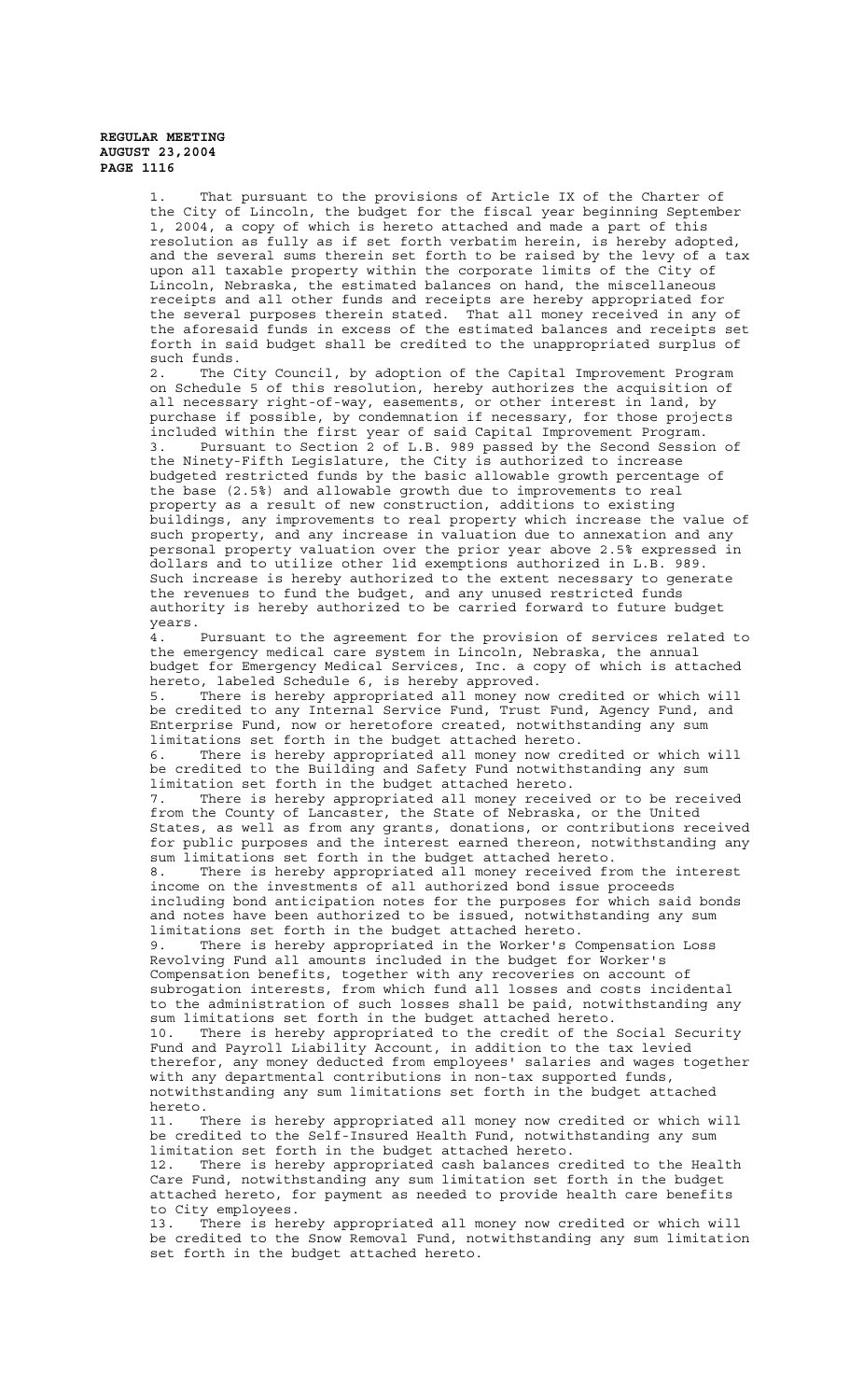14. There is hereby appropriated all money now credited or which will be credited to the Vehicle Tax Construction Fund created by Section 3.20.220 of the L.M.C. (Vehicle Tax for street improvements) notwithstanding any sum limitation set forth in the budget attached hereto. 15. There is hereby appropriated all money now credited or which will be credited to the Unemployment Insurance Fund, notwithstanding any sum limitation set forth in the budget attached hereto. 16. All receipts for on street parking meter collections are pledged toward the payment of bonds assigned for payment from the Parking Revenue Fund. Parking meter receipts in excess of those required to meet provisions of the bond covenants shall be credited to the General Fund up to the amounts budgeted. 17. There is hereby appropriated all money now credited or which will be credited to the Parking Lot Revolving Fund to be used for designing, acquiring, constructing, maintaining, repairing, regulating, supervising and policing of City owned parking lots and facilities in accordance with L.M.C. Chapter 10.34 and Chapter 10.36, notwithstanding any sum limitations set forth in the budget attached hereto. 18. There is hereby appropriated to the Street Construction Fund all monies received as the City's share of the Highway Allocation Fund and the Grade Crossing Protection Fund, together with any other Federal, State, and County funds, received for street construction purposes, any reimbursements and matching funds, including Federal Road Funds, all of which monies are hereby appropriated and reappropriated for all purposes as authorized by State laws pertaining to such funds, notwithstanding any sum limitations set forth in the budget attached hereto. 19. There is hereby appropriated in the Special Assessment Revolving Fund all monies in said fund for expenditures as authorized by Article VIII of the City Charter, Section 10a and all money received to the credit of the Special Assessment Revolving Fund including bond proceeds, grants, donations, special assessment collections, and City participation deemed necessary by the City Council, notwithstanding any sum limitations set forth in the budget attached hereto. 20. There is hereby appropriated all money now credited or which will be credited in the Advance Acquisition Fund as provided in Article IX B, Section 12 of the City Charter, notwithstanding any sum limitation set forth in the budget attached hereto. 21. There is hereby appropriated all money now credited or which will be credited to the 911 Communication Fund, notwithstanding any sum limitation set forth in the budget attached hereto. 22. There is hereby appropriated all money now credited or which will be credited to the Auditorium Promotion Fund, notwithstanding any sum limitation set forth in the budget attached hereto. 23. There is hereby appropriated all money now credited or which will be credited to the Arbitrage Rebate Fund, notwithstanding any sum limitation set forth in the budget attached hereto. 24. There is hereby appropriated all money now credited or which will be credited to the Tax Sale Revolving Fund, notwithstanding any sum limitation set forth in the budget attached hereto. 25. There is hereby appropriated all money now credited or to be credited in the City Aviation Promotion Fund as provided in Neb. Rev. Stat. Section 3-504.02 (1991), notwithstanding any sum limitation set forth in the budget attached hereto. 26. There is hereby appropriated KENO proceeds for mandated payments, and 1% for administrative fees. 27. There is hereby appropriated all money in the Cable Access Television Fund, notwithstanding any sum limitations set forth in the budget attached hereto. 28. There is hereby appropriated all monies now credited or which will be credited to the Community Improvement Financing Fund and all Tax Allocation Bond Debt Service funds, notwithstanding any sum limitations set forth in the budget attached hereto.<br>29. There is hereby appropriated all mo There is hereby appropriated all money now credited or which will be credited to the Disaster Recovery Fund, notwithstanding any sum limitation set forth in the budget attached hereto, for paying disaster related expenditures or for reimbursement to other City funds which have made disaster related expenditures for which reimbursement from outside sources has been received or as otherwise appropriated. 30. There is hereby appropriated all money now credited or which will be credited to the Property Tax Refund Fund, notwithstanding any sum limitation set forth in the budget attached hereto. 31. There is hereby appropriated all money now credited or which will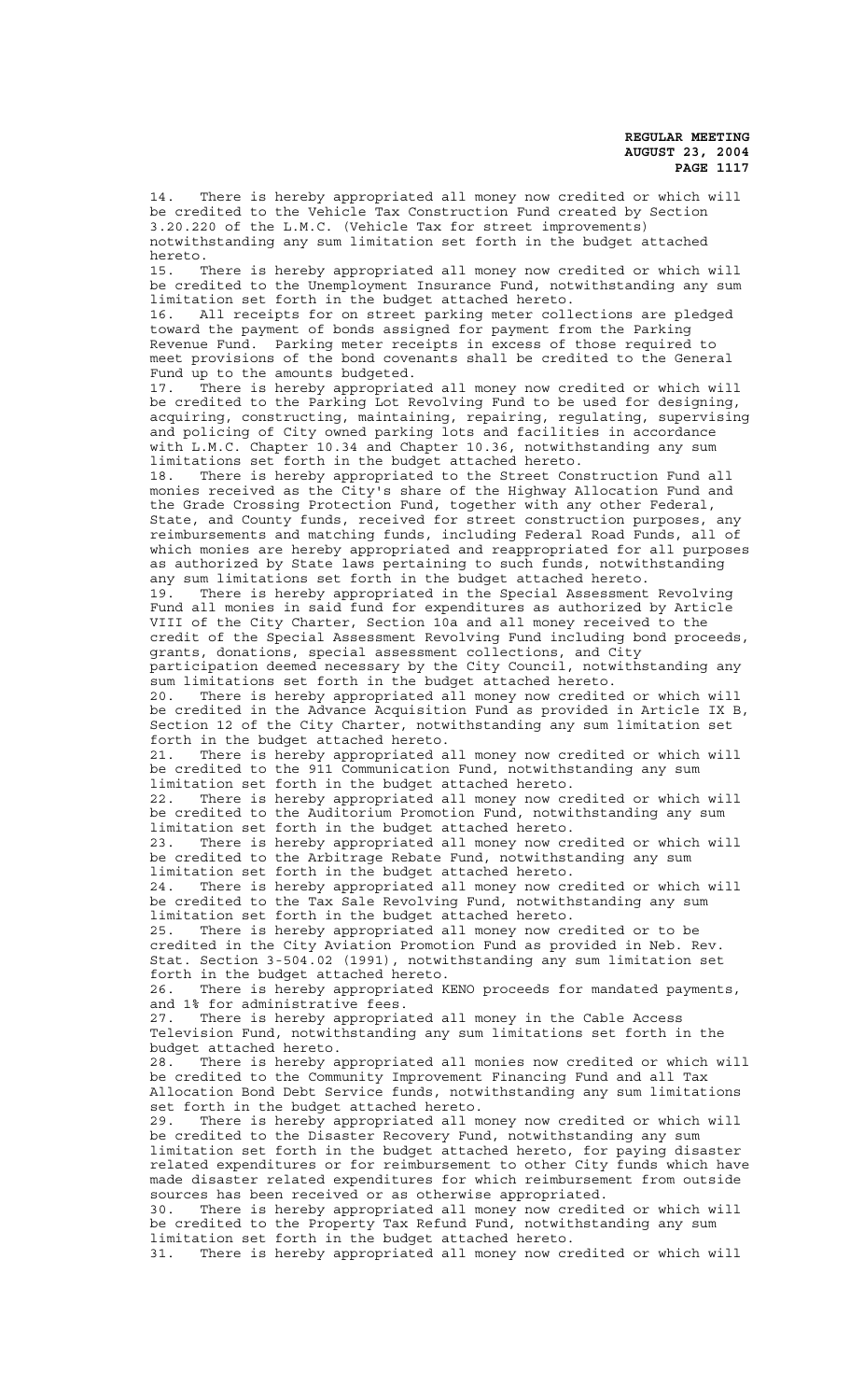be credited to the Title V Clean Air fund notwithstanding any sum limitation set forth in the budget attached hereto. 32. There is hereby appropriated all money now credited or which will be credited to the Impact Fees Fund notwithstanding any sum limitation set forth in the budget attached hereto. 33. There is hereby levied upon all taxable property within the corporate limits of the City of Lincoln, Nebraska, upon each one hundred dollars of approximate market value thereof, taxes in an amount sufficient to generate funds for the purposes and in the amounts hereinafter named, to-wit: Appropriated Total Tax As Per \$100 Amount-90% Levied-100% Market Value General  $$20,171,695$   $$22,412,994$  0.17059<br>
Library 5,789,355 6,432,617 0.04896 5,789,355 Bond and Interest Redemption 1,764,240 1,960,267 0.01492<br>
ial Security 2,155,636 2,395,151 0.01823<br>
ice & Fire Pension 4,999,468 5,554,964 0.04228 Social Security 2,155,636 2,395,151 0.01823<br>
Police & Fire Pension 4,999,468 5,554,964 0.04228 Police & Fire Pension 4,999,468 5,554,964 0.04228 34. There is hereby authorized the transfer to the appropriate reserve accounts of all encumbrances, including accrued payroll, for the fiscal year ending August 31, 2004, together with any monies previously so reserved. 35. Any unexpended balance remaining in the Police and Fire Pension Fund is reappropriated pursuant to Lincoln Municipal Code, Chapters 2.62, 2.65 and 2.66, notwithstanding any sum limitation set forth in the budget attached hereto. 36. All previous capital appropriations are hereby continued and reappropriated pursuant to Section 27 of Article IX of the Charter of the City of Lincoln, except the unexpended balance remaining in any fully completed project shall be credited to the unappropriated surplus in the fund from which such project was funded. 37. There is hereby designated and appropriated General Fund cash balances in an amount equal to the debt service falling due during the fiscal year for the Golf Course Revenue Bonds issued in 2001 for the purpose of providing for the payment of the principal and interest on such bonds, as they become due, if and to the extent that amounts credited to the Golf Revenue Fund are insufficient and to the extent that such General Fund cash balances are available. Funding is included in the General Fund, City Council personnel budget pursuant to the election of May 11, 2004 where the voters approved a charter amendment to establish a review and recommendation committee for City Council members compensation. The annual City Council salary of \$24,000 as recommended by the committee is hereby approved with the passing of this resolution and is effective beginning May 16, 2005. 39. Per resolution A-82134 passed by the City Council on June 9, 2003 establishing an unreserved fund balance policy for the City, the General Fund unreserved fund balance as of the last audited financial statements as of August 31, 2003 was \$35,987,302. This August 31, 2003 unreserved balance is 33.6% of the General Fund budget for 2004-2005 of \$107,074,196 included in this resolution. The August 31, 2003 unreserved balance was 13.6% greater than the 20% goal for such balance set by Resolution A-82134. 40. That the appropriations for the following items be transferred effective August 31, 2004: ACCOUNT NUMBER DESCRIPTION AMOUNT<br>From: 18002.5655 General Exper General Expense/Work Study \$3,840 53,840 To: 09009.5022 Parks/Parks Admin./Salaries<br>From: 18002.5856 General Expense/City Share of Downtown Maint.\$79,210 General Expense/City Share of Downtown Maint. \$79,210 To: 413536.6137 Urb. Dev. Street Tree Replacement CIP Proj. \$79,210 (also increases 13001.9234 U.D. CIP Transf.) From: 18001.5859 Contingency/Other Serv. & Charges \$5,000

To: 10001.5021 Personnel/Salaries<br>From: 18001.5989 Contingency/Misc. Other Serv. & Charges \$40,000  $Contingency/Misc. Other Serv. & Charges$  \$40,000 To: 06014.5021 Finance/911 Communications/Salaries \$40,000 (also increases 19001.9226)

41. That the cash for the following items be transferred effective August 31, 2004: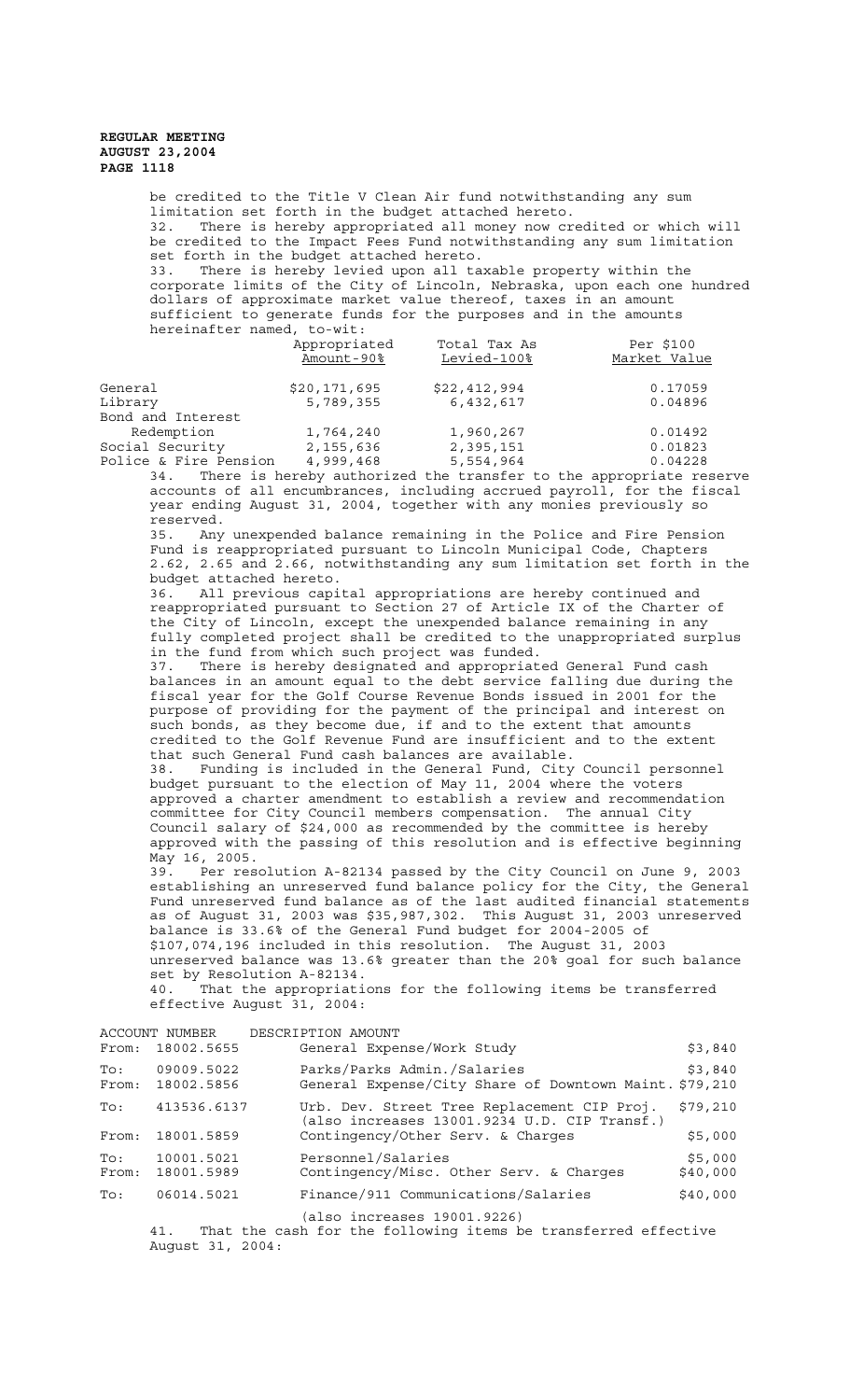| From:        | 10005.5959     | Personnel/Risk Mgmt./Workers Comp. Fund<br>\$50,000                                |
|--------------|----------------|------------------------------------------------------------------------------------|
| To:          | 10011.4533     | Personnel/Risk Mqmt./Excess Self Ins. Fund<br>\$50,000                             |
|              | From: Fund 475 | 1999 G.O. Var. Purpose Bonds (Libraries)<br>\$500,000                              |
| To:          | Fund 310       | \$500,000<br>Bond Interest & Redemption                                            |
|              |                | 42. That cash and appropriations up to the following amounts for the               |
|              |                | following items be transferred effective August 31, 2004:                          |
|              | ACCOUNT NUMBER | DESCRIPTION<br>AMOUNT                                                              |
| From:        | 19001.9247     | Inter-Fund Transfers/Wilderness Park Transfer \$25,000                             |
| $\text{To}:$ | 296015.6138    | Parks & Rec./Special Projects/Wilderness Park \$25,000                             |
| From:        | 18002.5657     | General Expense/Human Service Contracts<br>\$2,500<br>(Daywatch subledger 70076 A) |
| To:          | 79500.5763     | StarTran/Printing<br>\$2,500                                                       |
| From:        | 18002.5655     | General Expense/Work Study<br>\$2,283.30                                           |
| To:          | 10005.5021     | Personnel/Risk Mqmt./Salaries<br>\$2,150                                           |
|              | 10005.5086     | Personnel/Risk Mgmt./FICA<br>\$133.30                                              |
| From:        | 18001.5989     | Contingency<br>\$524                                                               |
| To:          | 406105.6072    | 911 Comm./Backup Comm. Ctr.<br>\$524                                               |
|              | 43.            | That the following unexpended appropriations are                                   |
|              |                |                                                                                    |

reappropriated effective August 31, 2004 up to the following amounts:

| ACCOUNT NUMBER | DESCRIPTION                                                     | AMOUNT    |
|----------------|-----------------------------------------------------------------|-----------|
| 01001.5989     | City Council/Misc. Other Serv. & Charges                        | \$48,600  |
| 02007.6064     | Mayor/Aging Services/Sr. Ctr./Cars & Trucks                     | \$18,000  |
| 02002.5631     | Mayor/Aging Services/Admin./Misc. Cont./data mgmt. sys.\$58,591 |           |
| 18002.5621     | General Expense/Misc. Contractual (blight study)                | \$1,550   |
| 18002.5856     | General Expense/City Share of Downtown Maintenance              | \$17,000  |
| 18002.5659     | General Expense/Peoplesoft Financial System                     | \$60,000  |
| 05004.6071     | Fire/Emergency Services/Fire Equipment                          | \$285,039 |
| 06006.5761     | Finance/City Clerk/Microfilming                                 | \$11,899  |
| 06009.6069     | Finance/City Treasurer/Data Processing Equipment                | \$58,778  |
| 06065.6093     | Finance/Radio Shop/Replacement Equipment                        | \$77,255  |
| 09250.9246     | Parks/Unprogrammed KENO Appropriations                          | \$26.10   |
| 79110.5621     | Pub. Wks./Util./Drainage/Williamsburg Detention Pond            | \$194,988 |
| 04025.6069     | Police Garage/D.P. Equip. (Gasboy card reader)                  | \$7,000   |
| 13001.9220     | U.D./Admin./Cash Transfers Out (Antelope Valley)                | \$106,511 |
| 09250.9220     | Parks/KENO/Cash Transfers Out (Antelope Valley)                 | \$311,172 |
| 09002.9220     | Parks/Parks Admin./Cash Transfers Out (Antelope Valley\$490,541 |           |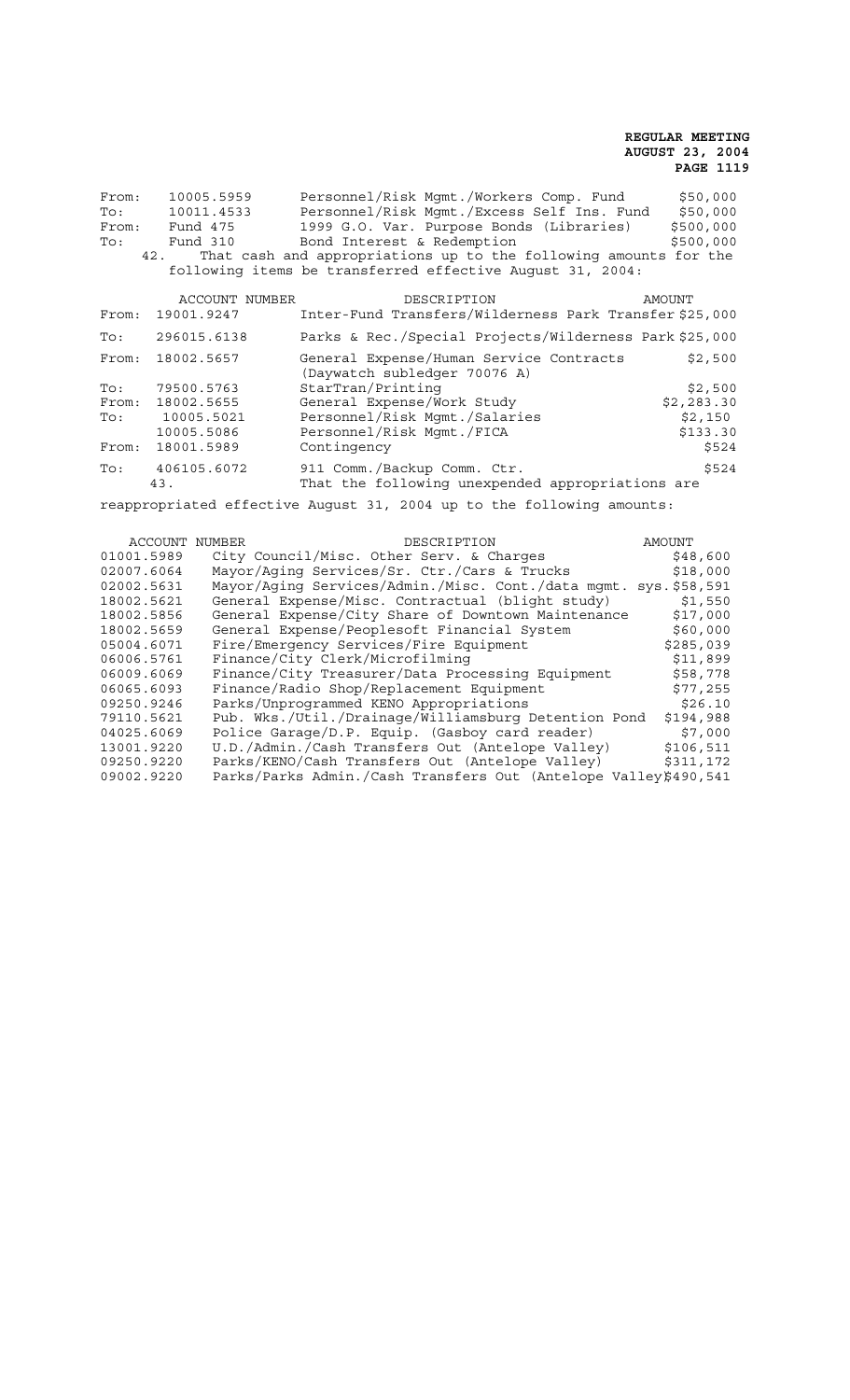44. That unencumbered appropriations from the budget for the fiscal year beginning September 1, 2003 be transferred and reappropriated up to the following amounts effective August 31, 2004:

| From:             | <b>ACCOUNT NUMBER</b><br>18002.5966 | DESCRIPTION<br>Gen. Exp./Industrial Promotion (Pershing promotion)                                                                                                                                                        | AMOUNT               |
|-------------------|-------------------------------------|---------------------------------------------------------------------------------------------------------------------------------------------------------------------------------------------------------------------------|----------------------|
|                   |                                     |                                                                                                                                                                                                                           | \$5,000              |
| To:               | 19001.9243                          | Interfund Transfers/City Share of Auditorium                                                                                                                                                                              | \$5,000              |
| From:             | 18002.5632                          | Gen. Exp./Sys. Dev. - I.S. (Parking Ticket System)                                                                                                                                                                        |                      |
| To:               | 06009.6069                          | Finance/City Treasurer/Data Processing Equipment                                                                                                                                                                          | \$35,000             |
| From:             | 02007.5021                          | Mayor/Aging Services/Sr. Ctrs./Salaries                                                                                                                                                                                   | \$35,000<br>\$13,884 |
| To:               | 02002.5631                          | Mayor/Aging Services/Admin./Data Mgmt. Sys.                                                                                                                                                                               | \$13,884             |
| From:             | 05004.5021                          | Fire/Emergency Services/Regular Salaries                                                                                                                                                                                  | \$65,310             |
| To:               | 05004.9221                          | Fire/Emergency Services/City Match Federal Programs                                                                                                                                                                       |                      |
| \$65,310<br>From: | 18001.5989                          | Contingency/Misc. Other Serv. & Charges                                                                                                                                                                                   | \$25,000             |
| To:               | 18002.5962                          | General Expense/Election Expense                                                                                                                                                                                          | \$25,000             |
| From:             | 413104.6131                         | U.D./ADA Compliance Bldgs.                                                                                                                                                                                                | \$46,000             |
|                   | 413106.6132                         | (also reduces 13006.9234)<br>U.D./Willard School Roof Repair                                                                                                                                                              | \$4,000              |
| To:               | 13001.5628                          | (also reduces 13006.9234)<br>U.D./Consultant Services (Downtown Master Plan)                                                                                                                                              |                      |
| From:             | 11001.6001                          | Planning/Reapprop. Funds                                                                                                                                                                                                  | \$50,000<br>\$28,367 |
| To:               | 11001.5628                          | Planning/Consultant Services (Downtown Master Plan)                                                                                                                                                                       |                      |
| From:             | 18001.5989                          | Contingency                                                                                                                                                                                                               | \$28,367<br>\$30,000 |
| To:<br>From:      | 18002.5642<br>18001.5989            | General Expense/Legal Services<br>Contingency                                                                                                                                                                             | \$30,000<br>\$75,000 |
| To:<br>From:      | 18002.5628<br>18001.5989            | General Expense/Consultant Services<br>Contingency                                                                                                                                                                        | \$75,000<br>\$44,883 |
| To:               | 409318.6137                         | Parks/Master Street Trees<br>(also increases 09002.9237)                                                                                                                                                                  | \$44,883             |
| 45.<br>below:     |                                     | There is hereby appropriated to each departmental operating budget 100%<br>of the unencumbered operating appropriations as shown in the final<br>Appropriation Status Report as of August 31, 2004 up to the amount shown |                      |

FUND AMOUNT<br>General \$2,031,0  $\frac{1}{2,031,000}$ <br>  $\frac{1}{2,031,000}$ <br>
Health  $\frac{2}{2}$ \$201,000 Animal Control Animal Control (1995)<br>
StarTran (1996)<br>
Aging (1996)<br>
Aging (1996)<br>
StarTran (1999)<br>
StarTran (1999) \$122,000 In addition, any reimbursements received from FEMA related to expenses incurred for the Hallam tornado clean up are hereby reappropriated to the respective department budgets.<br>(tt) . That the following amounts are hereby appropr (tt) . That the following amounts are hereby appropriated and cash transfers authorized as of August 31, 2004: From: 09249.9220 Tennis Capital Improvements \$25,000 To: 409382.6138 Mahoney Ballfield Renovation \$25,000 (also increases 09002.9237) 47. There is hereby attached and made a part hereof a listing of all

**PETITIONS & COMMUNICATIONS** 

funds of the City of Lincoln which are hereby confirmed and approved.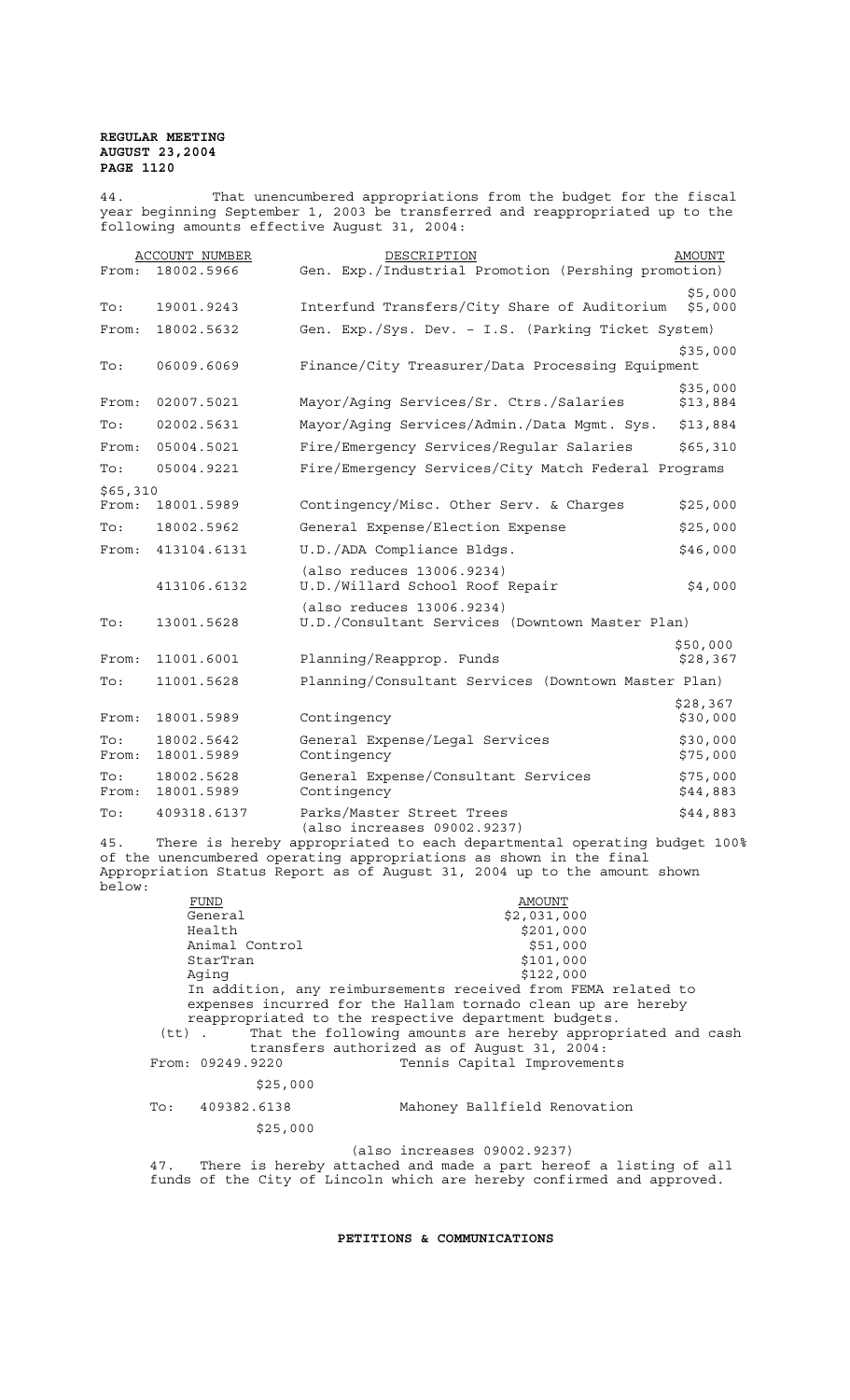**THE FOLLOWING WERE REFERRED TO THE PLANNING DEPT.:** Change of Zone 04054 - App. Mark Hunzeker and Shanna Cole from R-5 to I-1 on property at N.  $66^{th}$  & Vine Street Special Permit 1654B - App. of Ross Parde an amendment to the Pine Lake Heights Community Unit Plan to reduce the rear yard setback on property located at 3500 Pela Verde Circle.

#### **REPORTS OF CITY OFFICERS**

INVESTMENTS OF FUNDS FOR THE WEEK OF AUGUST 9 THRU AUGUST 13, 2004 - CLERK read the following resolution, introduced by Patte Newman, who moved its

adoption:<br><u>A-82940</u> BE BE IT HEREBY RESOLVED BY THE CITY COUNCIL of the City of Lincoln, Nebraska:

> That the attached list of investments be confirmed and approved, and the City Treasurer is hereby directed to hold said investments until maturity unless otherwise directed by the City Council. Introduced by Patte Newman Seconded by Cook & carried by the following vote: AYES: Camp, Cook, Friendt, McRoy, Newman, Svoboda, Werner; NAYS: None.

CLERK'S LETTER AND MAYOR'S APPROVAL OF RESOLUTIONS AND ORDINANCES PASSED BY THE CITY COUNCIL ON AUGUST 16, 2004 - CLERK presented said report which was placed on file in the Office of the City Clerk.

REPORT FROM CITY TREASURER TELECOMMUNICATIONS OCCUPATION TAX FOR THE MONTH OF APRIL THRU JUNE, 2004: ACCESSLINE COMM.,; JULY, 2004: SPRINT SPECTRUM, VARTEC, NEXTEL, EXCEL, NOSVA - CLERK presented said report which was placed on file in the Office of the City Clerk.

> **ORDINANCES - 1ST READING & ASSOCIATED RESOLUTIONS - NONE** (Resolutions listed hereunder advance to Public Hearing on 8/9/04)

#### **ORDINANCES - 3RD READING**

- AUTHORIZING THE TRANSFER OF UNSPENT AND UNENCUMBERED APPROPRIATIONS AND CASH WITHIN THE PUBLIC WORKS & UTILITIES DEPARTMENT BETWEEN CERTAIN CAPITAL IMPROVEMENTS PROJECTS WITHIN THE WATER REVENUE FUND, SANITARY SEWER CONSTRUCTION FUND, STORM SEWER BOND FUND, LANDFILL REVENUE FUND, STREET CONSTRUCTION, AND PARKING FUND - CLERK read an ordinance, introduced by Glenn Friendt, approving the transfer of unspent and unencumbered appropriations and cash (if any) between certain capital improvement projects within the Water Construction Fund, Sanitary Sewer Construction Fund, Landfill Revenue Fund, Storm Sewer Bond Issue Fund, Street Construction Fund, Vehicle Tax Fund, and Parking Lot Revolving Fund within the Public Works & Utilities Department, the third time.
- FRIENDT Moved to pass the ordinance as read. Seconded by Svoboda & carried by the following vote: AYES: Camp, Cook, Friendt, McRoy, Newman, Svoboda, Werner; NAYS: None. The ordinance, being numbered **#18429**, is recorded in Ordinance Book , Page
- AMENDING SECTION 8.20.230 OF THE LINCOLN MUNICIPAL CODE TO INCREASE THE PERMIT FEE FOR LEVEL II FOOD HANDLER AND LEVEL II APPROVED INSERVICE FOOD HANDLER AND TO ESTABLISH A PERMIT FEE FOR LEVEL III APPROVED INSERVICE FOOD HANDLER - CLERK read an ordinance, introduced by Glenn Friendt, amending Section 8.20.230 of the Lincoln Municipal Code to increase the permit fees for Level II Food Handler and Level II Approved Inservice Food Handler and to establish a permit fee for Level III Approved Inservice Food Handler; and repealing Section 8.20.230 of the Lincoln Municipal Code as hitherto existing, the third time.

FRIENDT Moved to pass the ordinance as read. Seconded by Newman & carried by the following vote: AYES: Camp, Cook, Friendt, McRoy, Newman, Svoboda, Werner; NAYS: None. The ordinance, being numbered **#18430**, is recorded in Ordinance Book , Page

AMENDING CHAPTER 24.01 OF THE LINCOLN MUNICIPAL CODE TO CHANGE THE DEFINITION OF DIRECTOR TO REFER TO THE DIRECTOR OF BUILDING AND SAFETY, TO INCREASE THE SCHEDULE OF FEES, AND TO IMPOSE A MINIMUM FINE FOR